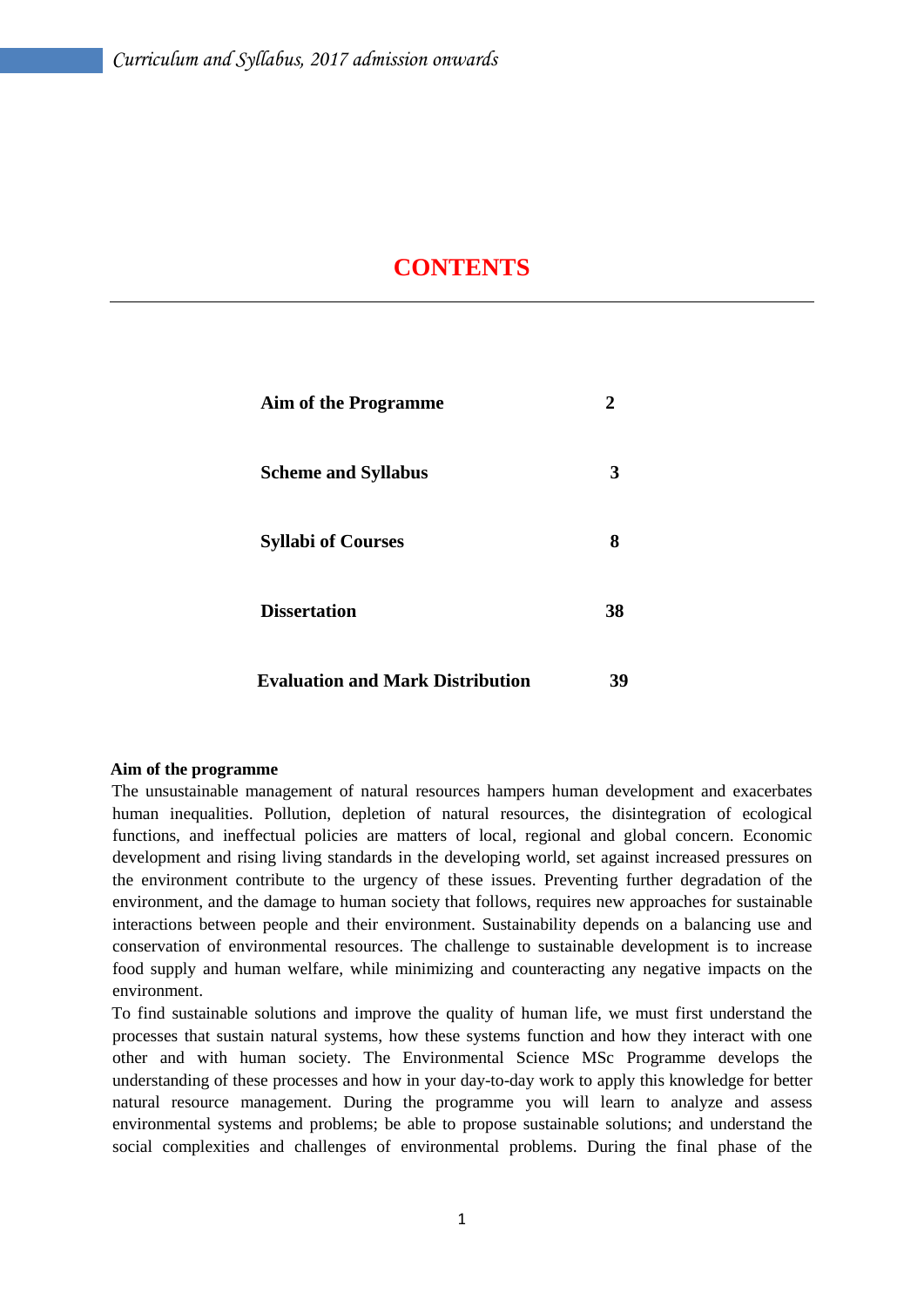programme, you will produce an independent scientific research project that brings together the critical thinking developed through the individual modules of the programme.

#### **Programme contents**

The Environmental Science MSc Programme equips professionals with the necessary capacities by offering a systems approach. This means you will investigate subsystems and their interactions at global, regional and local scale, without losing sight of the overall picture. The programme balances a thorough knowledge of the disciplines taught and the added value of bringing these disciplines together in one coherent programme.

#### **Desired profile**

Admission is open to all suitably qualified applicants with a focus and interest to meet future water environmental challenges in the developing world and countries in transition. The programme is intended for students and professionals with an interest in environmental sciences and in maintaining environmental integrity to support human development. Suitable academic backgrounds include a BSc or MSc in natural sciences, chemistry, environmental science, agriculture, geography, environmental economics, planning and management or engineering. Professional experience in a relevant area is desirable.

Basic knowledge of mathematics, physics and chemistry is a prerequisite. Computer literacy is a valuable asset. Good conversational, reading and writing capabilities in the English language are essential in order to successfully complete the study.

#### **Career**

Graduates of the Environmental Science programme start or resume a career dealing with water policy and planning, research and/or environmental regulation in the water sector or related sectors such as infrastructure, energy, agriculture or mining. Career paths include, but are not limited to:

- Public administration: central and local governments (urban water and wastewater authorities, water boards, water and environment ministries).
- Private sector, e.g. consulting engineering firms.
- Academia and research institutes.
- NGOs and international organizations (UN, World Bank, OAS etc.).

## **KERALA UNIVERSITY OF FISHERIES AND OCEAN SCIENCES M. Sc. ENVIRONMENTAL SCIENCE – SCHEME AND SYLLABUS**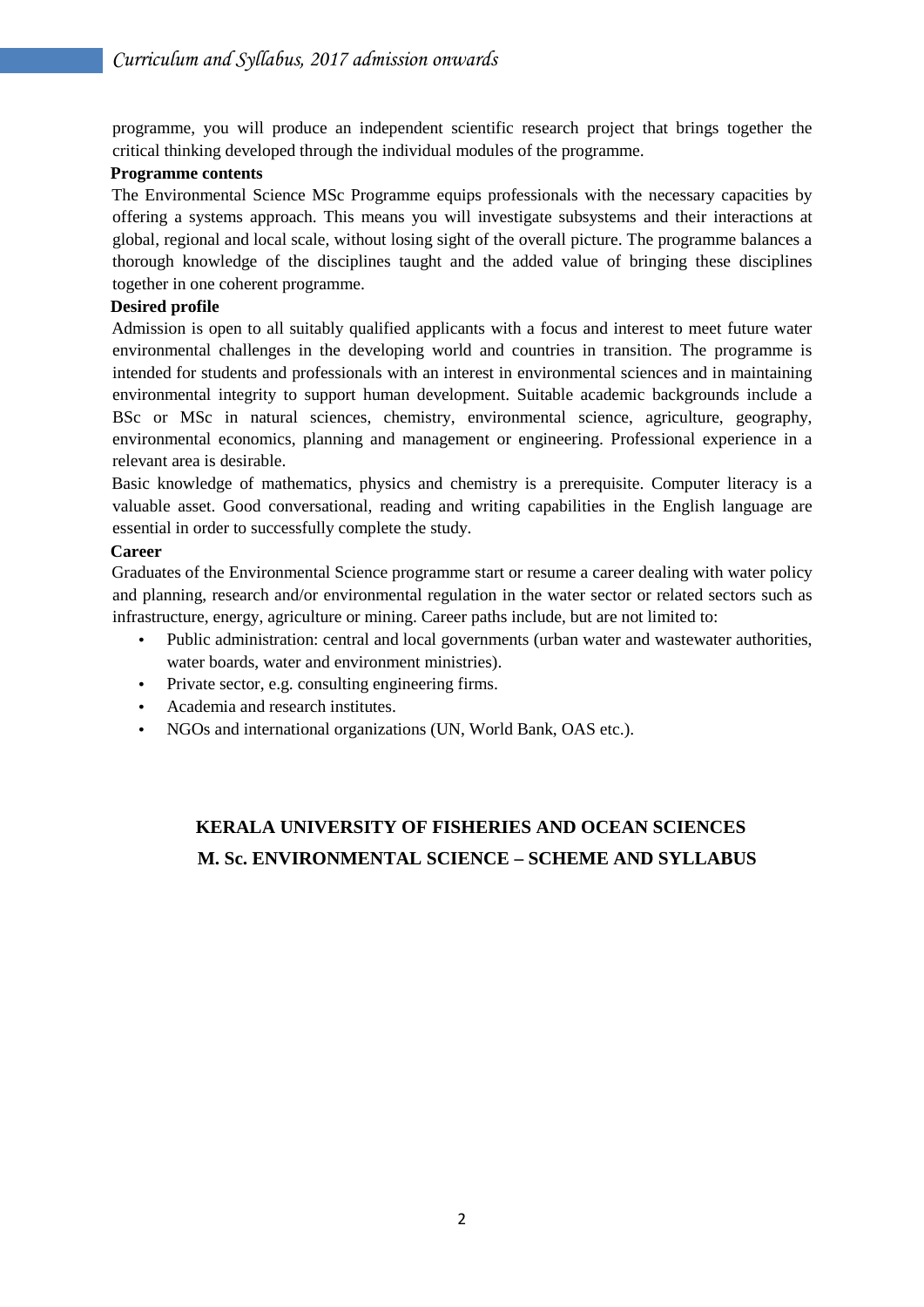| <b>Semester</b> |                        | No. of<br><b>Credits</b>                                                         | Hrs./<br>week  | <b>Marks</b>   |      | <b>Total</b>             |     |
|-----------------|------------------------|----------------------------------------------------------------------------------|----------------|----------------|------|--------------------------|-----|
|                 | <b>Subject</b><br>Code | <b>Name</b>                                                                      |                |                | Int. | Ext.                     |     |
|                 | <b>EVS 2101</b>        | Introduction to Environmental Science:<br>Theory                                 | 3              | $\overline{3}$ | 50   | 50                       | 100 |
|                 | <b>EVS 2102</b>        | <b>Environmental Chemistry</b>                                                   | 3              | 3              | 50   | 50                       | 100 |
|                 | <b>EVS 2103</b>        | and $3$<br>Environmental<br>Meteorology<br><b>Climate Change</b>                 |                | 3              | 50   | 50                       | 100 |
|                 | <b>EVS 2104</b>        | Ecology and Ecosystem dynamics                                                   | 3              | $\overline{3}$ | 50   | 50                       | 100 |
| I               | <b>EVS 2105</b>        | <b>Elective 1-Environmental Statistics and 3</b><br><b>Computer Applications</b> |                | 3              | 50   | 50                       | 100 |
|                 | <b>EVS 2106</b>        | <b>Elective II-Natural Resources</b><br>Management                               | 3              | $\overline{3}$ | 50   | 50                       | 100 |
|                 | <b>EVS 2107</b>        | <b>Practical I</b> – Environmental chemistry                                     | $\overline{2}$ | 6              | 100  | $\overline{\phantom{a}}$ | 100 |
|                 | <b>EVS 2108</b>        | <b>Practical II</b> - Data Analysis                                              | $\overline{c}$ | 6              | 100  |                          | 100 |
|                 |                        | <b>Total credits (Core) - I Semester</b><br><b>Elective</b>                      | 16<br>6        |                |      |                          |     |

| <b>Semester</b> | Course                 |             | No. of<br><b>Credits</b> | Hrs./<br>week | <b>Marks</b> |      | <b>Total</b> |
|-----------------|------------------------|-------------|--------------------------|---------------|--------------|------|--------------|
|                 | <b>Subject</b><br>Code | <b>Name</b> |                          |               | Int.         | Ext. |              |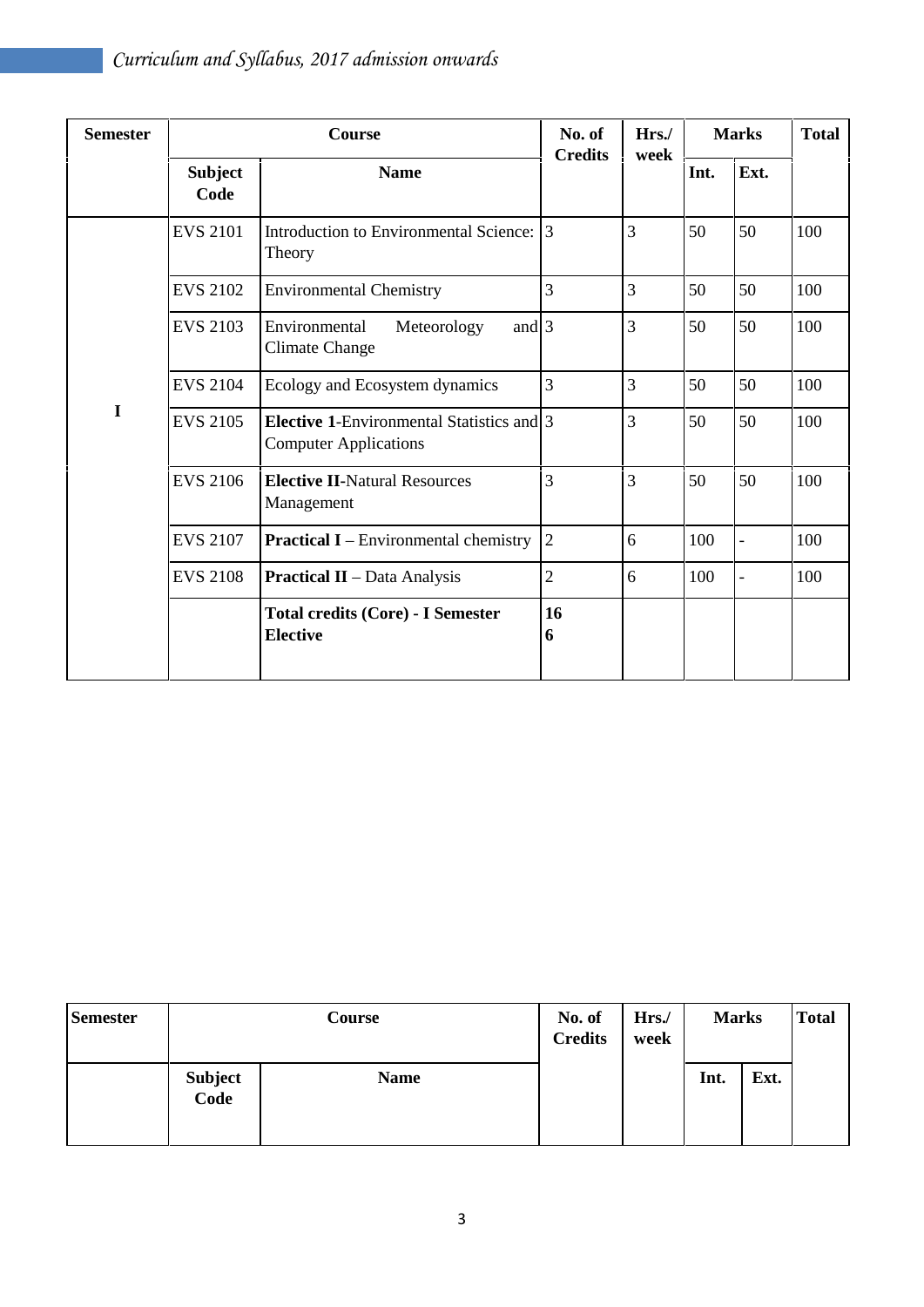|              | <b>EVS 2201</b>                                                        | <b>Environmental Remote Sensing and</b><br><b>GIS</b>             | 3              | 3 | 50  | 50 | 100 |
|--------------|------------------------------------------------------------------------|-------------------------------------------------------------------|----------------|---|-----|----|-----|
|              | <b>EVS 2202</b>                                                        | Microbial Ecology                                                 | $\overline{4}$ | 3 | 50  | 50 | 100 |
|              | <b>EVS 2203</b>                                                        | Advanced Environmental Chemistry:<br>Theory                       | 3              | 3 | 50  | 50 | 100 |
|              | <b>EVS 2204</b>                                                        | <b>Environmental Pollution</b>                                    | $\overline{4}$ | 3 | 50  | 50 | 100 |
| $\mathbf{I}$ | <b>EVS 2205</b>                                                        | <b>Elective III-</b> Energy and Environment                       | 3              | 3 | 50  | 50 | 100 |
|              | <b>EVS 2206</b>                                                        | <b>Elective IV-Eco-toxicology</b>                                 | 3              | 3 | 50  | 50 | 100 |
|              | <b>EVS 2207</b>                                                        | <b>Practical III - Advanced</b><br><b>Environmental Chemistry</b> | $\overline{2}$ | 6 | 100 | -  | 100 |
|              | <b>EVS 2208</b><br><b>Practical IV - Environmental</b><br>Microbiology |                                                                   | $\overline{2}$ | 6 | 100 |    | 100 |
|              |                                                                        | <b>Total credits (Core)-II Semester</b><br><b>Elective</b>        | 18<br>6        |   |     |    |     |

| <b>Semester</b> |                        | <b>Course</b>                                                             | No. of<br><b>Credits</b> | Hrs.<br>week | <b>Marks</b> |      | <b>Total</b> |
|-----------------|------------------------|---------------------------------------------------------------------------|--------------------------|--------------|--------------|------|--------------|
|                 | <b>Subject</b><br>Code | <b>Name</b>                                                               |                          |              | Int.         | Ext. |              |
|                 | <b>EVS 2301</b>        | and $\vert$ 3<br>Environmental<br>Conservation<br>Sustainable Development |                          | 3            | 50           | 50   | 100          |
|                 | <b>EVS 2302</b>        | Environmental Policy and Legislations                                     | $\overline{3}$           | 3            | 50           | 50   | 100          |
|                 | <b>EVS 2303</b>        | <b>Environmental Impact Assessment</b>                                    | 3                        | 3            | 50           | 50   | 100          |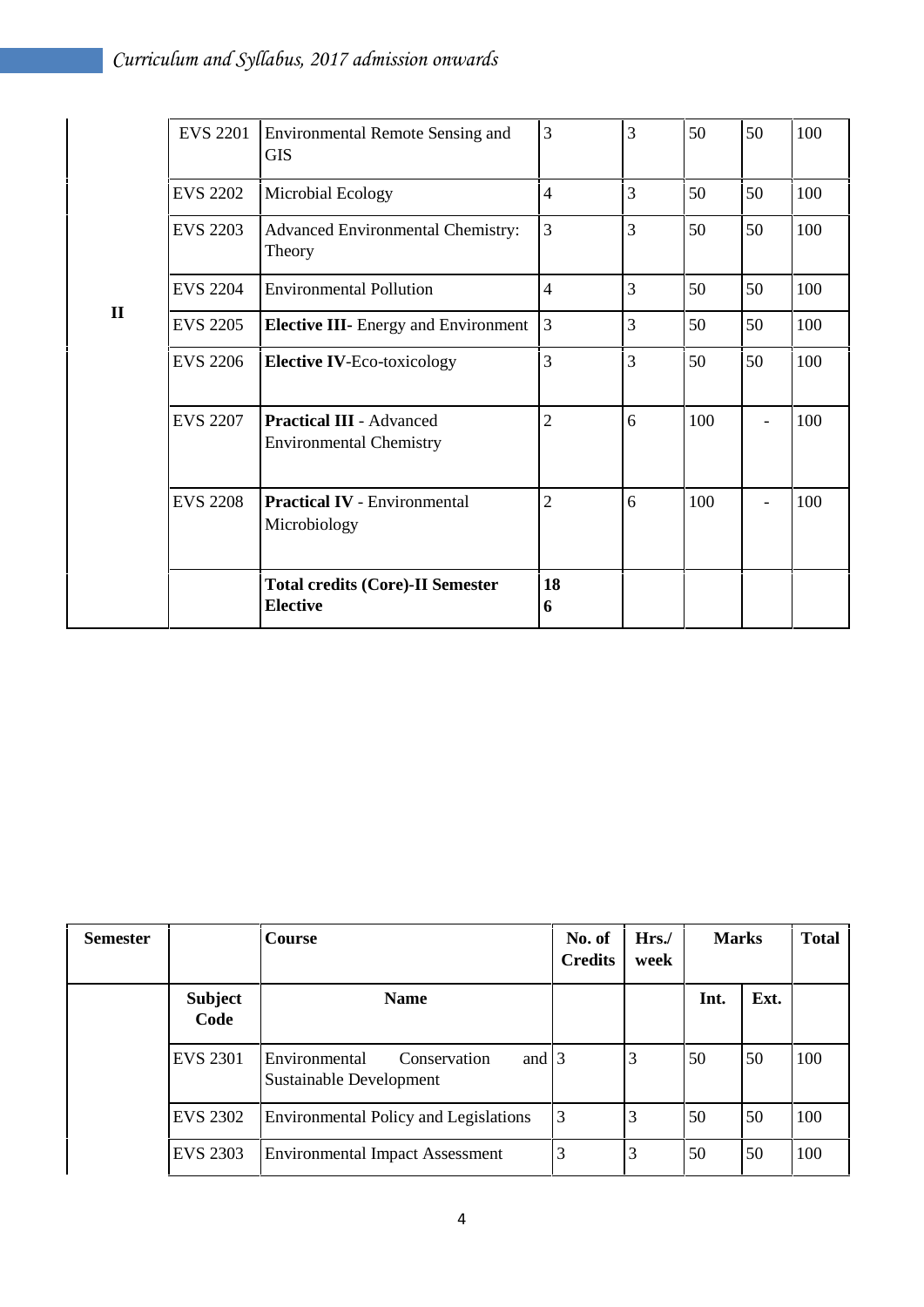|   | <b>EVS 2304</b> | <b>Environmental Genetics</b><br>&Biotechnology: Theory       | 3              | 3 | 50  | 50                       | 100 |
|---|-----------------|---------------------------------------------------------------|----------------|---|-----|--------------------------|-----|
| Ш | <b>EVS 2305</b> | <b>Elective V</b> Integrated Coastal Zone<br>Management       | 3              | 3 | 50  | 50                       | 100 |
|   | <b>EVS 2306</b> | <b>Elective VI-Fisheries Oceanography</b>                     | 3              | 3 | 50  | 50                       | 100 |
|   | <b>EVS 2307</b> | <b>Elective VII-</b> Environmental and<br>Occupational Health | 3              | 3 | 50  | 50                       | 100 |
|   | <b>EVS 2308</b> | <b>Elective VIII</b> - Environmental<br>modelling             | 3              | 3 | 50  | 50                       | 100 |
|   | <b>EVS 2309</b> | <b>Practical V</b> - Environmental<br>Biotechnology           | $\overline{c}$ | 6 | 100 | $\overline{\phantom{0}}$ | 100 |
|   |                 | <b>Total credits (Core) - III semester</b><br><b>Elective</b> | 14<br>12       |   |     |                          |     |

| <b>Semester</b> | Course                 |             | No. of<br><b>Credits</b> | Hrs./<br>week | <b>Marks</b> |      | <b>Total</b> |  |
|-----------------|------------------------|-------------|--------------------------|---------------|--------------|------|--------------|--|
|                 | <b>Subject</b><br>Code | <b>Name</b> |                          |               | Int.         | Ext. |              |  |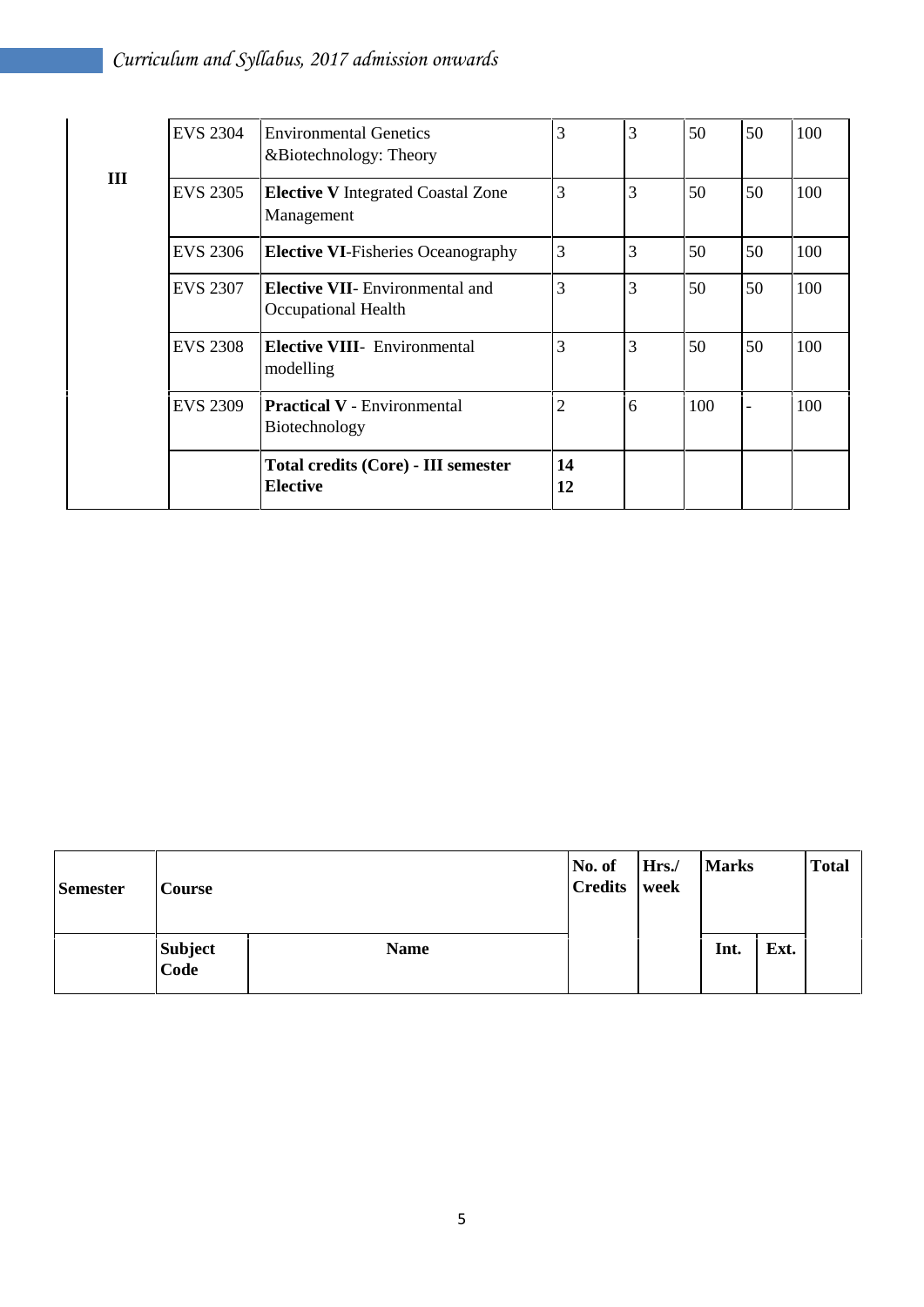| IV | <b>EVS 2401</b> | a.<br>$\mathbf{b}$ .<br>c.<br>d. | Dissertation based on project work*<br>Credit seminar based on project work<br><b>Field Survey</b><br>Environmental field diary#<br>*Dissertation (project work in the Department<br>/ Universities / Scientific<br>institutes / Industrial organizations etc.)<br># # Environmental field diary is an event<br>based activity write up: Environmentally<br>important days on which students can<br>organize events/seminars/talks/workshop and<br>record the activity as a diary. These will be<br>organized in the second and third semester of<br>their study and the report submitted in the<br>fourth semester. | 18 | 30 | 200 | 200 | 400 |
|----|-----------------|----------------------------------|----------------------------------------------------------------------------------------------------------------------------------------------------------------------------------------------------------------------------------------------------------------------------------------------------------------------------------------------------------------------------------------------------------------------------------------------------------------------------------------------------------------------------------------------------------------------------------------------------------------------|----|----|-----|-----|-----|
|    |                 |                                  | Total credits (Core) - IV semester                                                                                                                                                                                                                                                                                                                                                                                                                                                                                                                                                                                   | 18 |    |     |     |     |

| Total number of credits for all the four semesters (Core courses)                   | 66    |  |
|-------------------------------------------------------------------------------------|-------|--|
|                                                                                     |       |  |
| Total number of credits required for the completion of M. Sc. Environmental Science | 72/90 |  |
| Programme                                                                           |       |  |
|                                                                                     |       |  |
| Minimum number of credits to be taken as electives courses                          | b     |  |
|                                                                                     |       |  |

# **KERALA UNIVERSITY OF FISHERIES & OCEAN STUDIES**

## **DEPARTMENT OF ENVIRONMENTAL SCIENCE**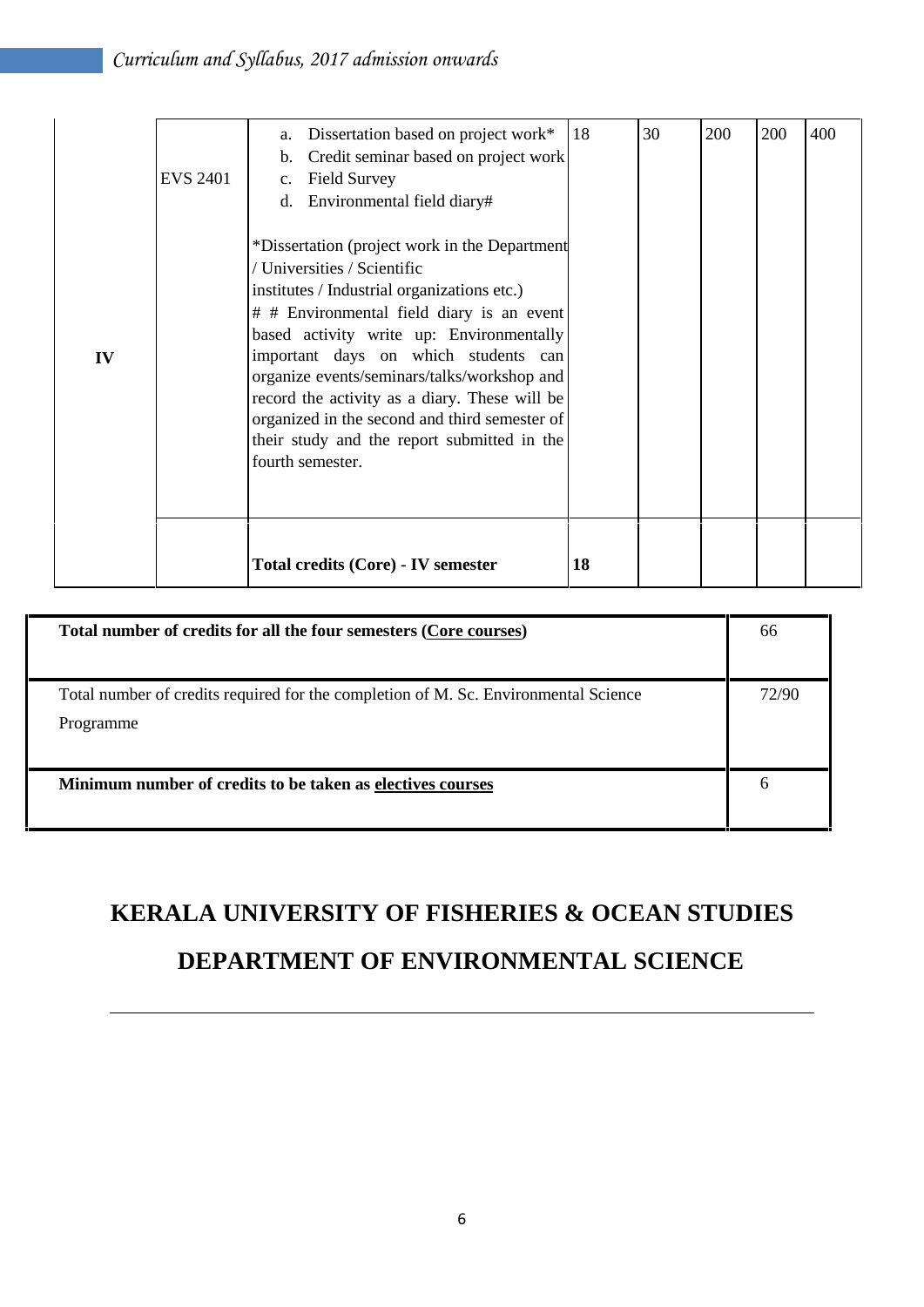## **Expert Panel who contributed for the Development of Curriculum and Syllabus**

- **1.** Prof. N.R Menon, Dean Faculty of Climate Variability & Aquatic Eco Systems, KUFOS, Kochi.
- **2.** Prof. Ammini Joseph, School of Environmental Studies, CUSAT, Kochi.
- **3.** Dr. Kamalakshan Kokkal, Director, Dept. of Science & Technology, Govt of Kerala, Thiruvananthapuram
- **4.** Dr. N.G.K. Pillai, Former Director i/c CMFRI, Kochi.
- **5.** Dr. K.K.C Nair, Former Regional Director, NIO, Kochi.
- **6.** Dr. K.K. Ramachandran, Scientist-F and Scientist-in-charge, Coastal Regulation Zone Lab, National Centre for Earth Science Studies, Thiruvananthapuram
- **7.** Shri.N.N.Raman, Former Director i/c School of Fishery Environment, KUFOS.
- **8.** Dr. S. Rajendran, Adjunct Professor & Head, Coastal and Remote Sensing, KUFOS.
- **9.** Dr. K. Ajith Joseph, Executive Director, Nansen Environmental Research Centre, Kochi.
- **10.** Prof. A.A. Mohammed Hatha, School of Marine Sciences, CUSAT, Kochi.
- **11.** Dr.Sivanandan Achari, Associate Professor, School of Environmental Studies, CUSAT, Kochi.
- **12.** Dr.Anu Gopinath, Assistant Professor, Dept. of Aquatic Environment Management, KUFOS.
- **13.** Dr.Grinson George, Senior Scientist, CMFRI, Kochi.
- **14.** Dr. Deepak George Pazhayamadom, Australia.
- **15.** Prof. Devika Pillai, Director i/c, School of Fishery Environment, KUFOS.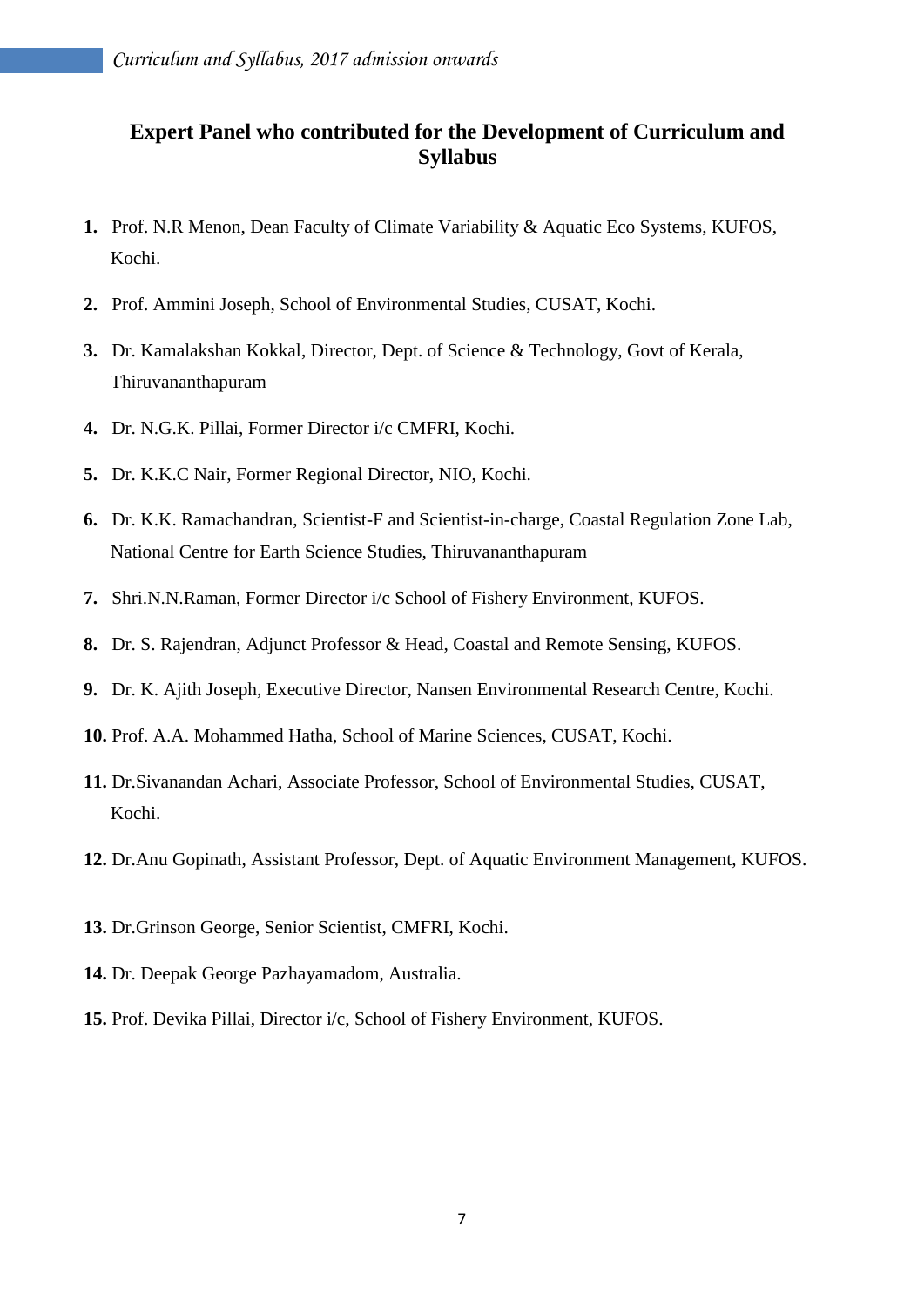# **KERALA UNIVERSITY OF FISHERIES & OCEAN STUDIES DEPARTMENT OF ENVIRONMENTAL SCIENCE**

## **SYLLABI OF COURSES**

## **SEMESTER I**

**EVS 2101: Introduction to Environmental Science**

**Duration: 1 Semester Credits: 3 Total Lecture Hours: 54**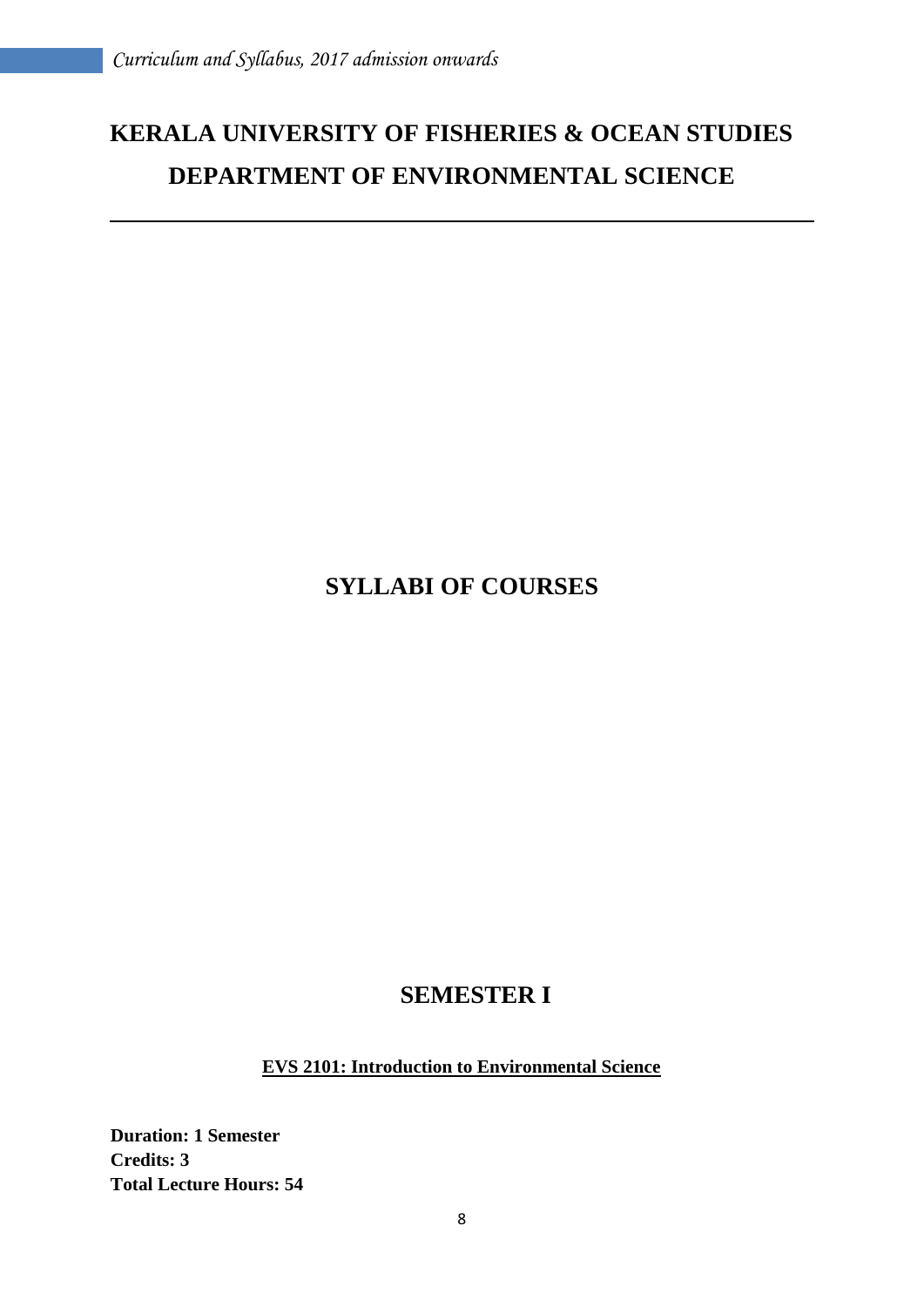#### **Syllabus Content**

**Unit I:** Introduction: Definition, principles and scope of environmental science. The ecosystem concept, Abiotic and biotic components. Biomes and Habitats: Classification of biomes – Terrestrial biomes – tundra, taiga, grassland, desert, evergreen and deciduous forests, tropical rain forests and their characteristics – flora and fauna.

**Unit II:** Environmental Geosciences, Fundamental concepts, Earth Processes-Primary differentiation and formation of core, mantle, crust, atmosphere, hydrosphere and hydrological cycle.

**Unit III:**Soil Genesis: Weathering processes and soil formation. Soil profile development, Chemical mineralogical composition of soil, Soil classification.

**Unit IV:** Structure and composition of atmosphere.

**Unit V:** Aquatic Environment-Classification of aquatic habitats – fresh water : ponds, rivers, lakes, wetlands – their characteristics, wetland systems of India, flora and fauna; marine habitats – pelagic, benthic, inter-tidal, estuarine, Mangroves – their characteristics, flora and fauna.

#### **References**:

- 1. Aravind Kumar, 2007. Prospects and problems of environment.
- 2. Abbasi,S. 1997. Wetlands of India: Ecology and threats; Discovery Publishing House, New Delhi
- 3. Rajagopalan R., 2005. Environmental studies:From crisis to cure 4.Iyer,C S P., 1997. Advances in environmental science.
- 5. Mathur, H S., 1988. Environmental resources:The crisis of development.
- 6. Singh,JS, Singh,S P and Gupta,S R., 2006. Ecology environment and resource conservation.

#### **Assessment Pattern:**

| <b>Examinations</b>  | <b>Total Marks</b> |
|----------------------|--------------------|
| Sessionals-Internals | 50                 |
| Finals               | 50                 |

#### **Internals:**

| <b>Item</b>  | <b>Marks</b>   |
|--------------|----------------|
| Attendance   | 5              |
| Seminar      | 10             |
| <b>Tests</b> | 25 (Average of |
|              | two)           |
| Assignment   | 10             |
| Total        | 50             |

#### **Finals:**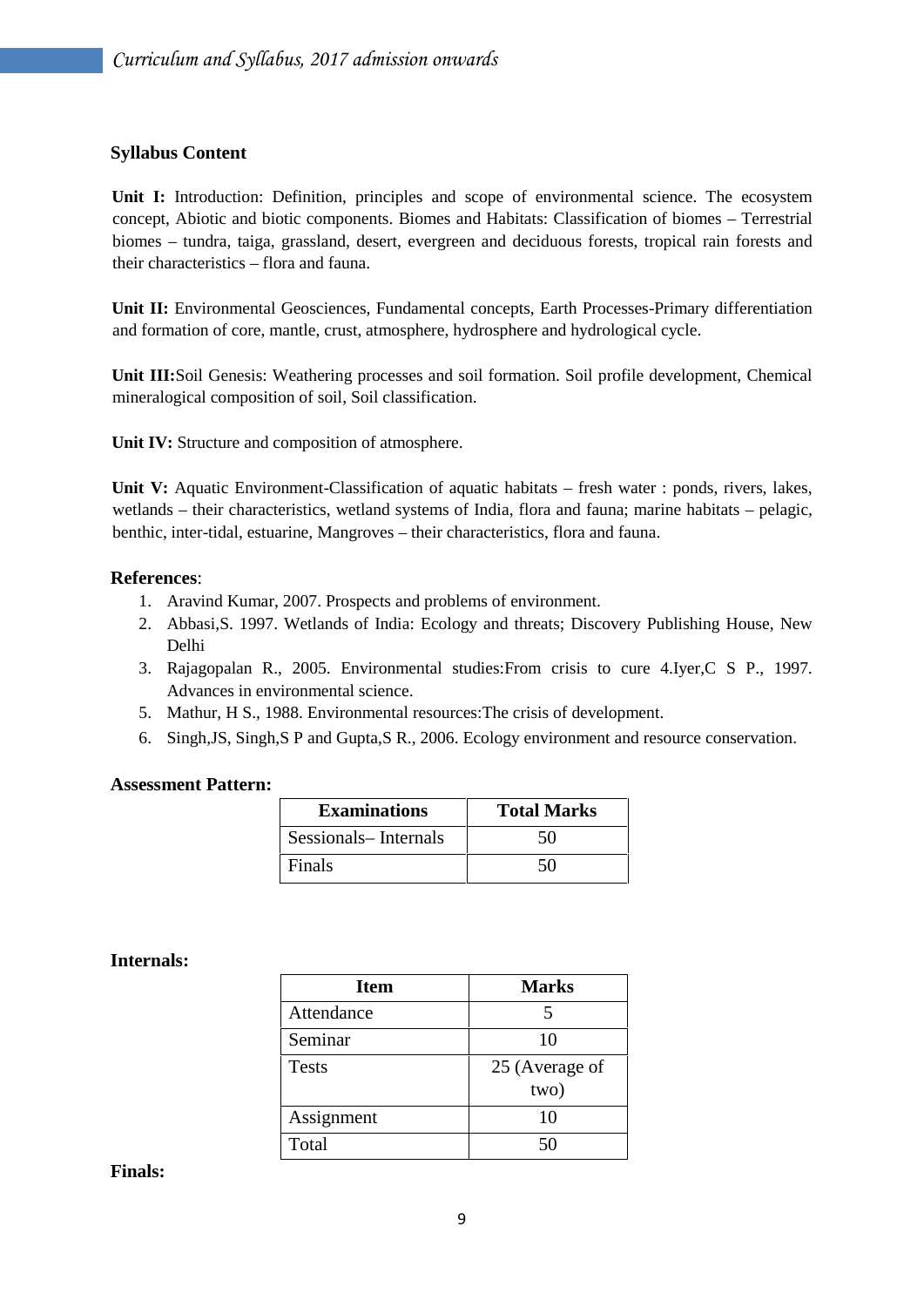| Item                     | <b>Marks</b> |
|--------------------------|--------------|
| <b>Final Examination</b> |              |

## **EVS 2102: Environmental Chemistry**

## **Duration:** 1 Semester **Credits: 3 Total Lecture Hours: 54**

#### **Syllabus Content**

Unit I: Atmosphere-Atmospheric chemistry, reactions in the lower and upper atmosphere, radioactivity in the atmosphere and air pollution chemistry.

**Unit II:** Hydrosphere: Structure and physico-chemical properties of water and their environmental significance, chemistry of marine and fresh water, role of water in the environment.

**Unit III:** Lithosphere: Chemical composition of the earth, metals, minerals fossil fuels, and soils.

**Unit IV:** Principles and Concepts of water, air and soil analyses.

**Unit V:** Environmental analytical techniques -Titrimetry, gravimetry, colourimetry, spectrophotometry, gas chromatography, atomic absorption spectrophotometry, GLC, HPLC, electrophoresis, X-ray fluorescence, X-ray diffraction, flame-photometry. Principles of Good Laboratory Practices.

#### **References:**

- 1. Manhan,Stanley E., 2000.Environmental chemistry
- 2. Kudesia ,V P., 2000. Environmental chemistry
- 3. Bailey,Clark and others, 2002. Chemistry of the environment 4.Asim K Das 2010. Environmental chemistry with green chemistry.

#### **Assessment Pattern:**

| <b>Examinations</b>    | <b>Total Marks</b> |
|------------------------|--------------------|
| Sessionals - Internals | 50                 |
| Finals                 | 50                 |

#### **Internals:**

| Item       | <b>Marks</b> |
|------------|--------------|
| Attendance |              |
| Seminar    | 10           |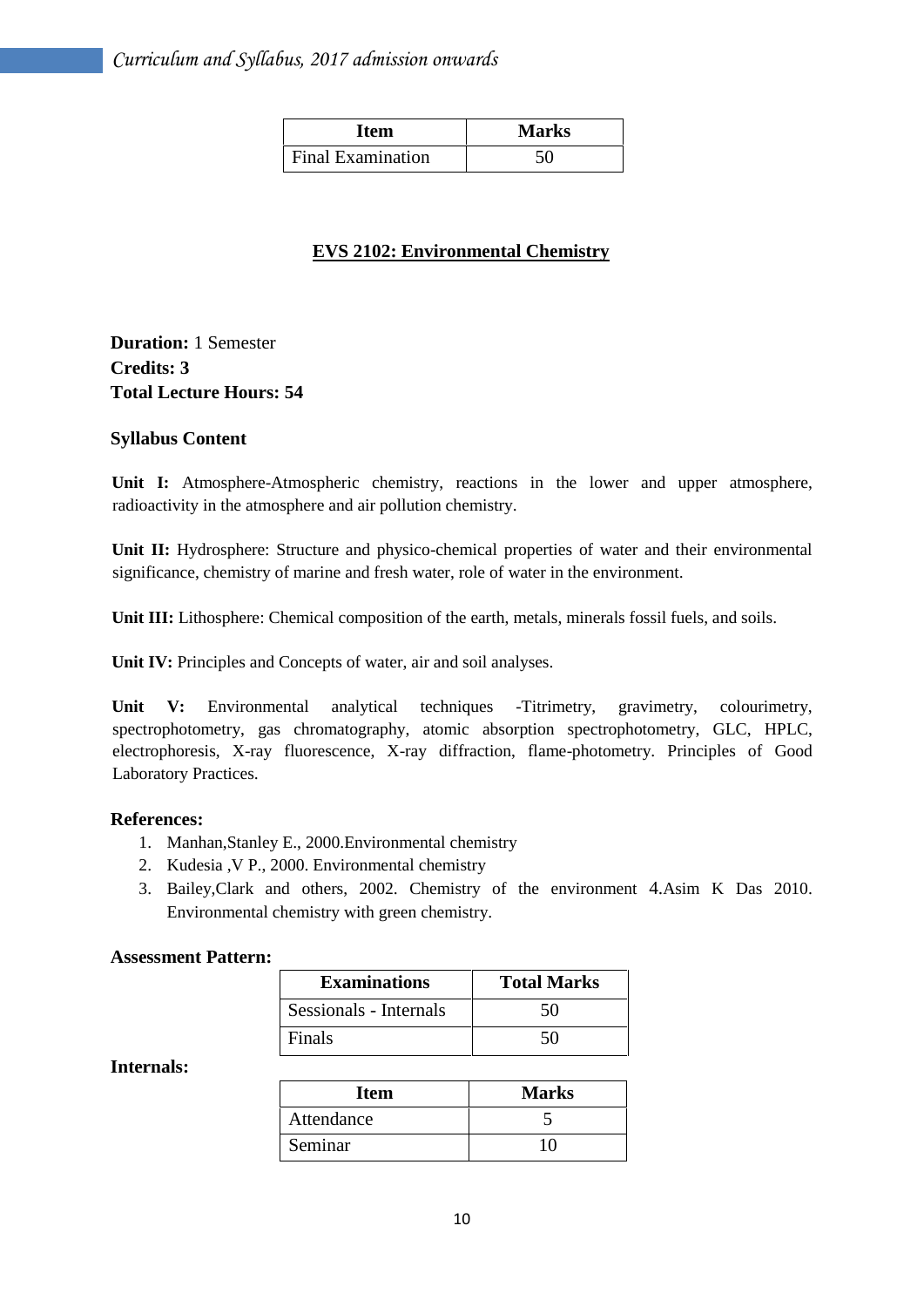| <b>Tests</b> | 25               |  |
|--------------|------------------|--|
|              | (Average of two) |  |
| Assignment   |                  |  |
| Total        |                  |  |

**Finals:**

| <b>Item</b>              | <b>Marks</b> |
|--------------------------|--------------|
| <b>Final Examination</b> |              |

## **EVS 2103: Environmental Meteorology and Climate Change**

**Duration:** 1 Semester **Credits: 3 Total Lecture Hours: 54**

## **Syllabus Content**

**Unit I:** Definition and branches of meteorology - Definition of weather and climate - Elements of weather and climate: solar radiation, air temperature, atmospheric pressure, wind, humidity, clouds, precipitation and visibility - units of measurement of weather elements.

**Unit II:** Structure of the atmosphere based on vertical temperature profile. Ionospheres. Composition of the atmosphere - ozone in the atmosphere, aerosols, carbon compounds in the atmosphere and Green House Effect (GHE).

**Unit III:**Atmospheric pressure and wind: Horizontal distribution of atmospheric pressure at Earth's surface level, semi permanent pressure cells. Global surface winds pattern. General circulation. Indian monsoon: onset, progress and withdrawal south west monsoon over India, north east monsoon - seasons of India - rainfall patterns over India - Influence of El Nino and La Nina on Indian monsoon.

Unit IV: Tropical cyclones: cyclogenesis and movement - cyclones over Indian seas and associated weather - thunderstorms– land and sea breezes - effects of severe weather - flood, land slide, lightning etc.

Unit V: Climate change - preliminary concepts - global warming - anthropogenic causes. Consequences of global warming - sea level rise, changes in rainfall pattern and amount- impact on agriculture, fisheries, industries, human comfort etc.

#### **References:**

- 1. Donald Ahrens C: Essentials of Meteorology An introduction to the atmosphere (6th Ed.); Brooks/ Cole, Canada (2011)
- 2. Fredric K. Lutgens: Atmosphere-An introduction to the Meteorology (12th Ed.); Prentice Hall (2014)
- 3. Houghton J: Physics of Atmospheres (3rd Ed.); Cambridge University Press (2002)
- 4. Menon P. A.: Our Weather; National Book Trust, India (1989)
- 5. Seymour L. Hess: Introduction to Theoretical Meteorology; Krieger, New York (2006)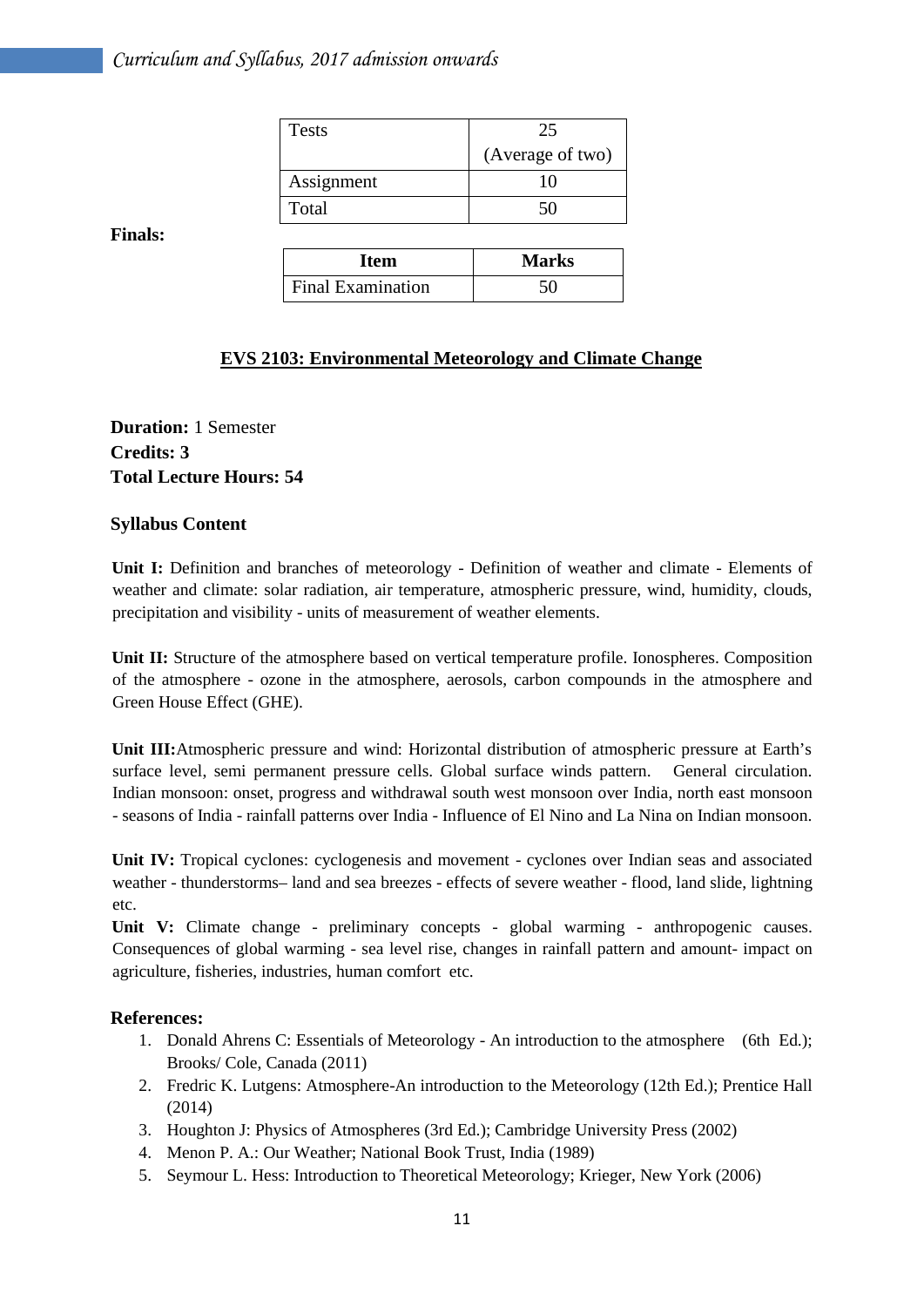#### **Assessment Pattern:**

| <b>Examinations</b>    | <b>Total Marks</b> |
|------------------------|--------------------|
| Sessionals - Internals | 50                 |
| Finals                 | 50                 |

#### **Internals:**

| <b>Item</b>  | <b>Marks</b>     |
|--------------|------------------|
| Attendance   |                  |
| Seminar      | 10               |
| <b>Tests</b> | 25               |
|              | (Average of two) |
| Assignment   | 10               |
| Total        | 50               |

## **Finals:**

| <b>Item</b>              | <b>Marks</b> |
|--------------------------|--------------|
| <b>Final Examination</b> |              |

## **EVS 2104: Ecology and Ecosystem dynamics**

**Duration:** 1 Semester **Credits: 3 Total Lecture Hours: 54**

## **Syllabus Content**

Unit I: History and scope of ecology, Ecological hierarchy-concepts in ecology, autecology, synecology, tolerance range and limiting factors.Concept of habitat, functional role and niche, key stone species, dominant species, ecotone, edge effect.

Unit II: Population structure, population properties and dynamics, models for single and interacting population, stable points, stable cycles, chaos competition, prey predation and mutualism.

**Unit III:** Community organisation, Ecological succession, primary and secondary processes in successions, models of successions, climax community and types of climax.

**Unit IV:**Energy input in ecosystem, standing crop, biomass, primary and secondary production, gross and net production, concept of food web,phycophyto plankton as a primary food web component and recent research on food web dynamics.Net community production, methods of measuring productivity, pattern of primary production and biomass in the major ecosystem of the world, Energy flow, Feedback and control.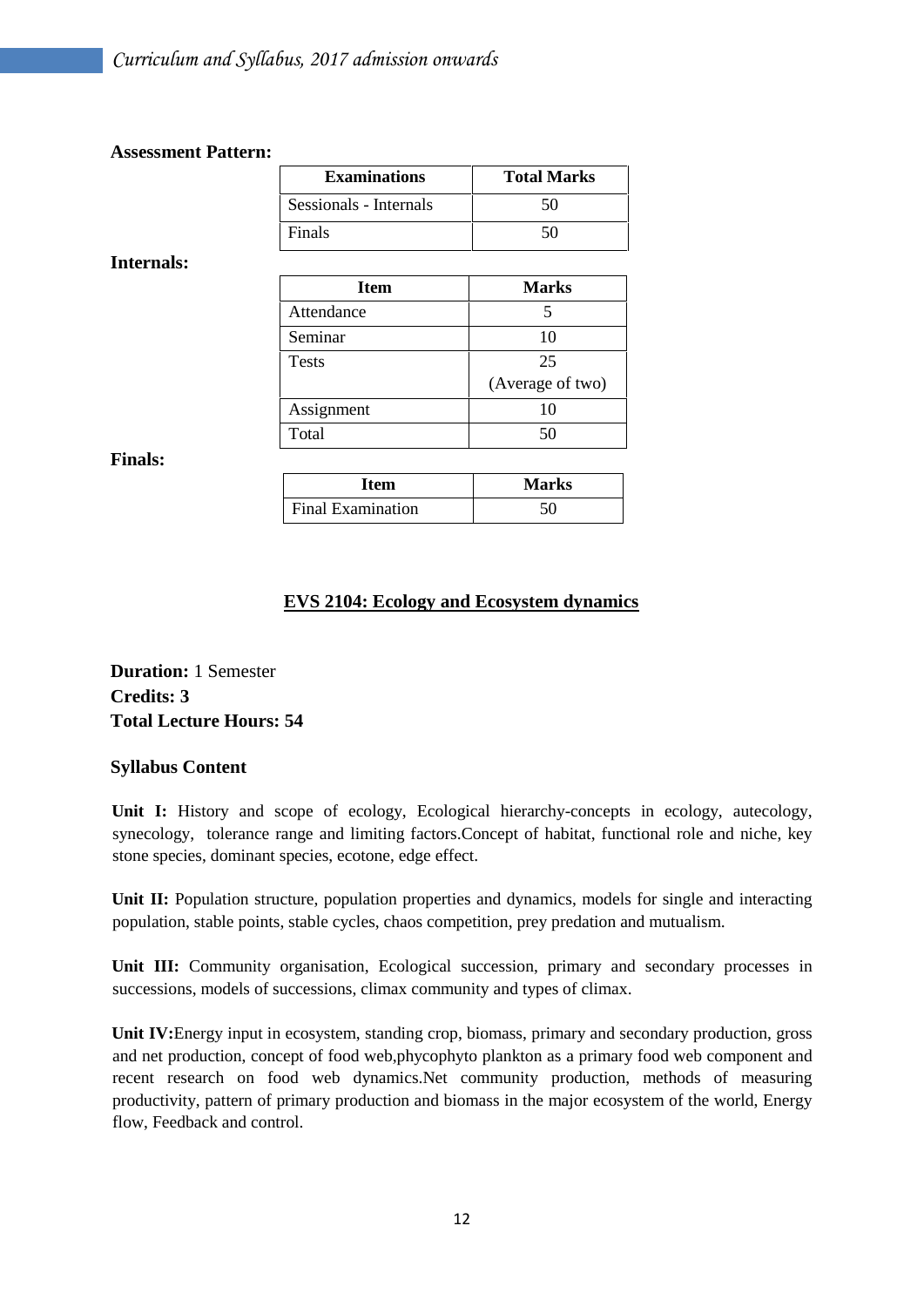**Unit V:** Biogeochemical cycles, gaseous and sedimentary turnover rate and turnover item. Carbon cycle, nitrogen cycle, sulphur cycle, phosphorus cycle, nutrient budget, man's impact on nutrient cycles. Carbon sequestration.

#### **References:**

- 1. Botkin, Daniel B. 2011. Environmental Science: Earth as a Living Planet, John Wiley and Sons, New Delhi.
- 2. Chapman,J.L. and Reiss,M. J. 2005. Ecology Principles and Applications,Cambridge University Press, London.
- 3. Dash,M.C. 1994. Fundamentals of Ecology, Tata McGraHill, New Delhi.
- 4. Gunther,O. 1998 Environmental Information Systems. Berlin, New York,Springer.
- 5. Miller G.TaylorandScottSpoolman. 2011. Essentials of Ecology, Brooks/ColeLearning, USA.
- 6. Odum,E.P. 1971. Fundamentals of Ecology, W.B.Saunders Company, Philadelphia.
- 7. Sharma.P.O. 1996. Environmental Biology, Rastogi Publications, Meerut.
- 8. Verma.P.S. andV.K.Agarwal. 1985.Principles of Ecology.S.Chand and Company, New Delhi.

#### **Assessment Pattern:**

| <b>Examinations</b>    | <b>Total Marks</b> |
|------------------------|--------------------|
| Sessionals - Internals | 50                 |
| Finals                 | 50                 |

#### **Internals:**

| <b>Item</b>  | <b>Marks</b>     |
|--------------|------------------|
| Attendance   |                  |
| Seminar      | 10               |
| <b>Tests</b> | 25               |
|              | (Average of two) |
| Assignment   | 10               |
| Total        |                  |

**Finals:**

| Item                     | <b>Marks</b> |
|--------------------------|--------------|
| <b>Final Examination</b> |              |

#### **EVS 2105: Environmental Statistics and Computer Applications (3 Credits)-E-I**

**Unit I:** Biostatistics and Computer application, Introduction to sampling methodology, probability.

**Unit II:**Measures of central tendency and graphical representation of data, contingency tables and chi square test, difference between sample means: t-test, range tests, correlation measurements and regression analysis.

**Unit III:** Simple experimental design and analysis of variance, introduction to multivariate methods for biology.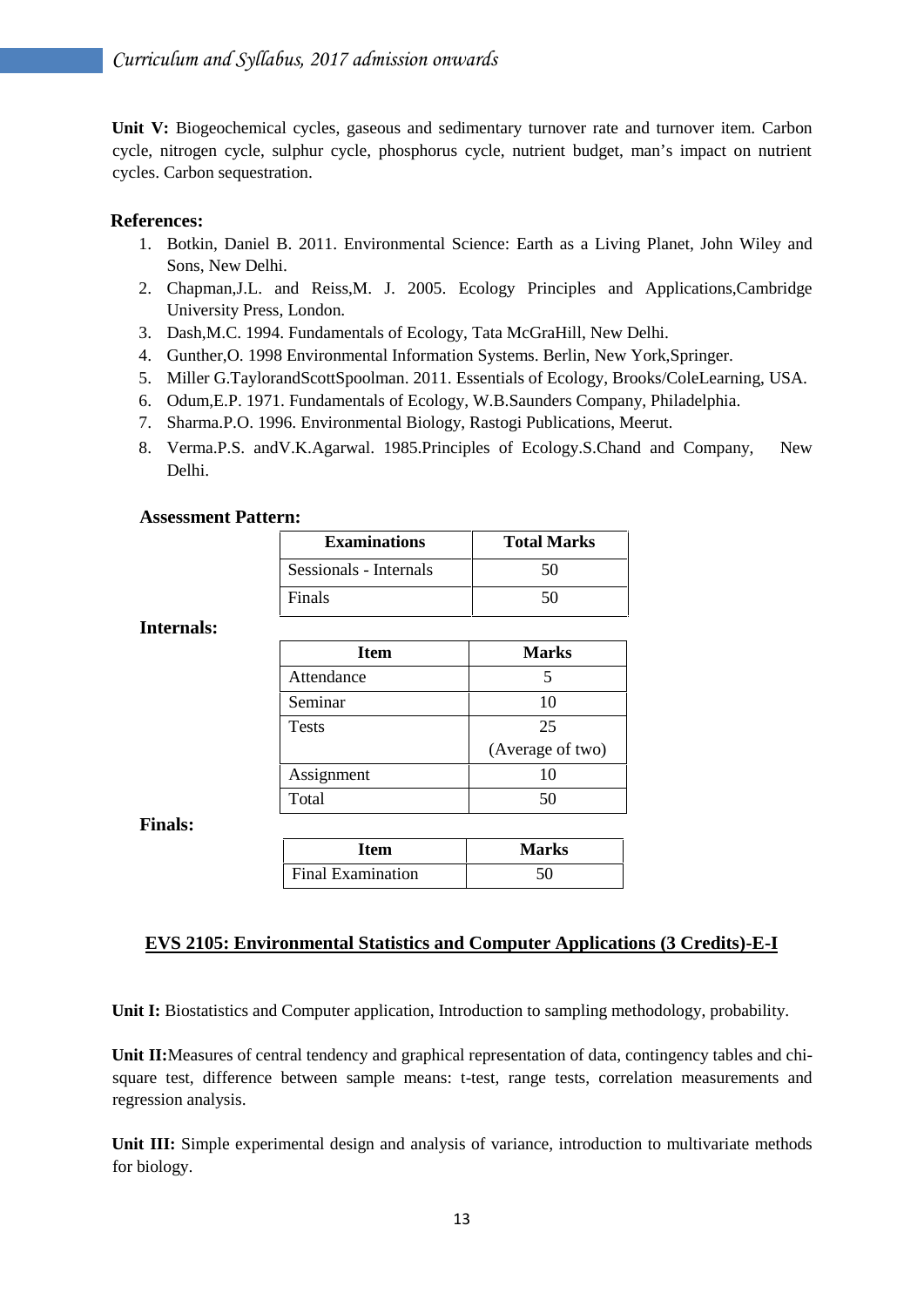**Unit IV:** Basic concepts of computer, hardware, operating systems: Windows, Unix and Linux, use of common application software in biology: word processing, spreadsheets, graphics and data base.

**Unit V:** Introduction to web browsing software and search engines with special reference to online environmental resources.

#### **References:**

- 1. Zar, Jerrold H. (1998). Biostatistical Analysis. Prentice Hall, N.J.
- 2. Sokal, Robert and James Rohlf (1997). Biometry, Freeman Press, N.Y.
- 3. Walpole, R. and R. Myers (1993). Statistics for Engineers and Scientists,5thedn. MacMillan, N.Y.
- 4. Wayne, R. Ott (1995). Environmental Statistics and Data Analysis, CRCPress.
- 5. Manly (2001) Statistics for environmental science and management,Chapman and Hall / CRC.
- 6. Ramsay and Schafer (1997). The Statistical Sleuth, Duxbury Press.

## **EVS 2106: Natural Resources Management (3 Credits)-E-II**

Unit I: Natural Resources : concept and major types of natural resources, land resources; land use and land cover, land use change, drivers of land use change, impact of land use change on environment.

**Unit II:** Soil and mineral resources: overview of major soil types and mineral deposits in India with special reference to Kerala, Environmental effects of mining; acidic, alkaline and saline soils – reclamation techniques.

Unit III: Water resources : Distribution and extent-global, national and regional; water resources types – surface water, ground water; types of water, global water balance, water availability and uses, freshwater shortages, impact of climate change on freshwater resources, Management and conservation of water resources.

**Unit IV:**Freshwater fisheries resources and their management, Riverine fisheries resources: Present trend of dwindling fisheries resources, direct and Indirect effects of human intervention in rivers, habitat modification and improvement (rehabilitation of channels and flood plains), protection and restoration of fish movements (different types of fish passes and enhancement of fish migration), management and repair of riverine vegetation, stock enhancement strategies like introduction of new species, pre- and post- stocking management, potential risk of stocking.

**Unit V:** Coastal and Marine fisheries resources. Important estuarine fishery resources-present productivity level- potential; Problem – management practices.Important finfish and shellfish resources in demersal and pelagic systems; conservation strategies. Sustainability: Principles, social, economic, ecological, biological and legal issues. Fisheries co-management.

## **References:**

- 1. Blaber JM. 1997. Fish and Fisheries in Tropical Estuaries. Chapman & Hall.
- 2. Chandra P. 2007. Fishery Conservation, Management and Development. SBS Publ.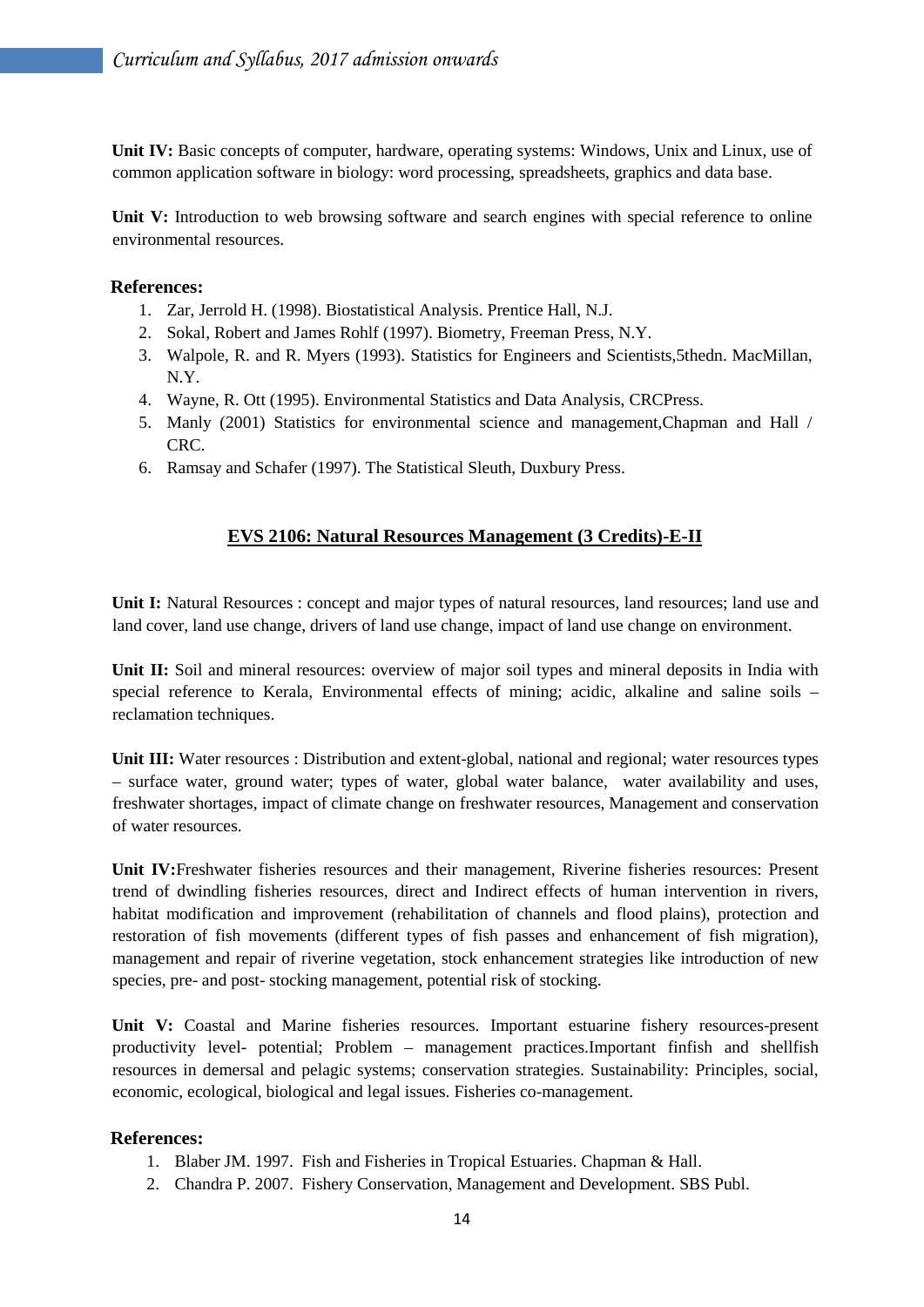- 3. Dholakia AD. 2004. Fisheries and Aquatic Resources of India. Daya Publ. House.
- 4. FAO. Technical Papers on Freshwater Fisheries.
- 5. FAO. Technical Papers on Marine Fisheries.
- 6. Shanbhogue SL. 2000. Marine Fisheries of India.ICAR.

## **SEMESTER I PRACTICALS**

## **EVS 2107: Environmental Chemistry (2 Credits)-P-I**

Analysis of natural water as per drinking water (BIS) standard- Major physico-chemical parameters – pH, electrical conductivity, redox potential, turbidity, acidity, alkalinity, total hardness, Calcium hardness, Magnesium hardness, Dissolved Oxygen, Biological Oxygen Demand (BOD), Chemical Oxygen Demand (COD). Determination of Fe, Na, K, Ca, Chloride, Nitrate, Nitrite, Sulphate, Sodium Absorption Ratio (SAR), Aggressiveness Index.Total Organic Carbon (TOC), Total Dissolved Solids (TDS), MPN Analysis.

#### **Assessment Pattern:**

| <b>Examinations</b>    | <b>Total Marks</b> |
|------------------------|--------------------|
| Sessionals - Internals | 100                |

#### **Internals:**

| <b>Item</b>     | <b>Marks</b> |
|-----------------|--------------|
| Attendance      | 10           |
| Lab performance | 20           |
| <b>Tests</b>    | 50           |
| Record          | 20           |
| Total           | 100          |

#### **EVS 2108: Data Analysis (2 Credits)-P-II**

- 1. **Data types and distributions**: Identifying different types of environmental data (continuous, count, proportion, binary, time series) and their probability distributions, generating random numbers from probability distributions, identifying different types of environmental variables (quantitative and qualitative), using measures of central tendencies and spread (mean, median, mode, skewness, kurtosis).
- 2. **Exploratory data analysis**: Computation of mean, standard deviation and variance of environmental variables, plotting graphs to understand the nature and structure of data distributions (box plot, histograms and scatterplots), determining the relationship between response and predictor variables (basic linear regression and correlations). Application of tests for identifying outliers and determining whether data belongs to a normal distribution.
- 3. **Data transformations**: Demonstrating the use and types of data transformations (including their application in presence-absence data). Testing assumptions of statistical tests (normality, linearity, homogeneity of variance) before and after data transformations. Demonstrating the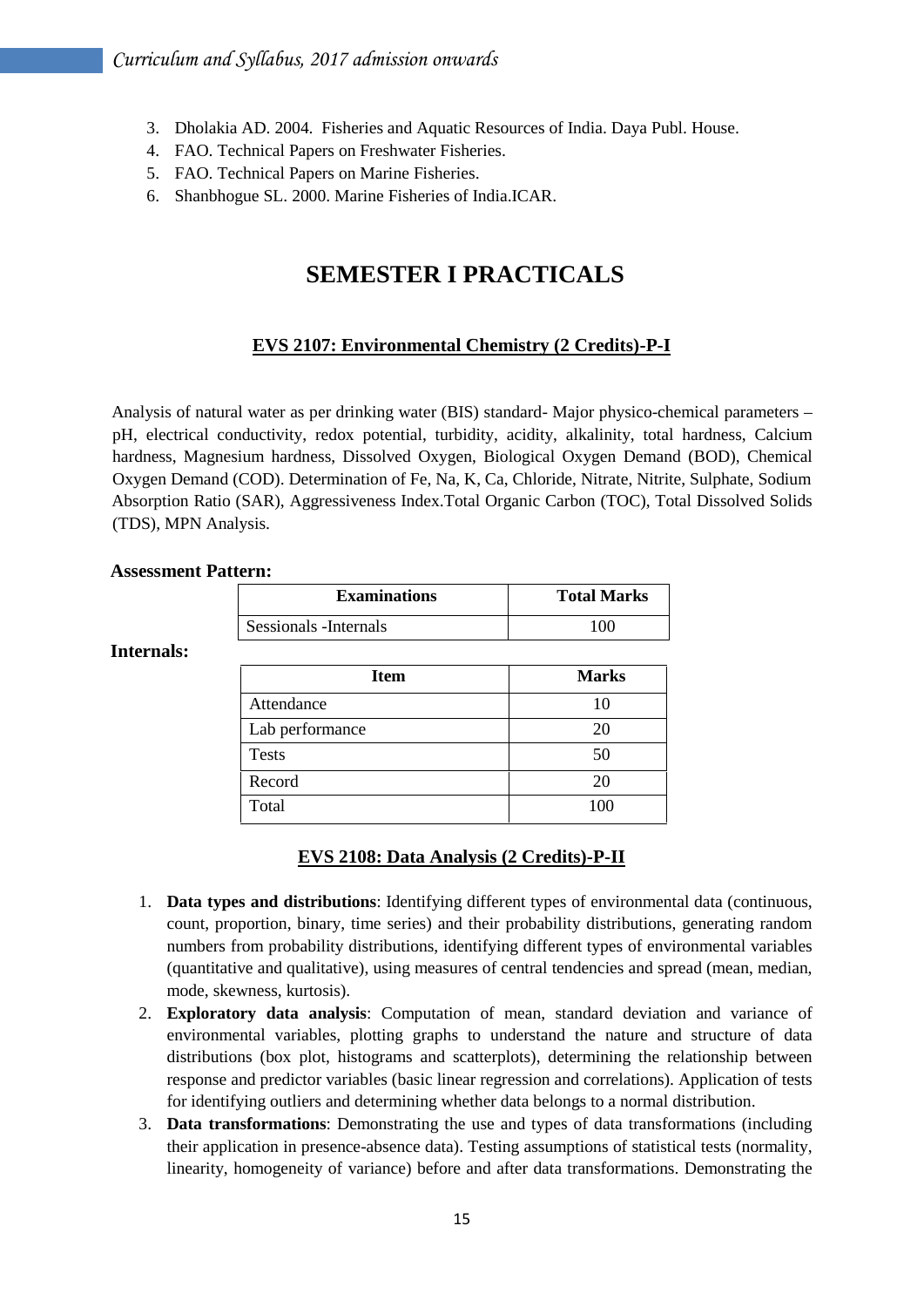use of standardization techniques and their effectiveness in making environmental variables comparable.

- 4. **Confirmatory data analysis**: Application of confidence intervals, distinguishing parametric and non-parametric tests, hypothesis testing and using p-value for inference (Z-test, T-test, Ftest, Chi-square test, Mann-Whitney U test), tests for comparing more than two populations (ANOVA, Kruskal-Wallis test, Friedman test) including post-hoc tests.
- 5. **Bivariate analysis:** Developing model equations such as for bivariate linear regression, generalised linear modelling (poisson regression and logistic regression) and generalized additive modelling.
- 6. **Multivariate analysis:** Application of dimension reduction techniques (Principal component analysis, redundancy analysis, factor analysis, discriminant analysis, cluster analysis and multidimensional scaling) and MANOVA.
- 7. **Time series analysis:** Determining auto-correlation and cross correlations, application of 1) Auto regressive integrated moving average (ARIMA) models and 2) determining common trends in multiple time series using dynamic factor analysis (DFA) or min/max autocorrelation factor analysis (MAFA), 3) Chronological clustering techniques.
- 8. **Spatial analysis**: Introduction to lattice data, analysis of spatial correlation, plotting hscatterplots, demonstration of variograms, the assumption of stationarity in spatial analysis, use of geo-statistical modelling for predictions (kriging).

#### **Assessment Pattern:**

| <b>Examinations</b>    | <b>Total Marks</b> |
|------------------------|--------------------|
| Sessionals - Internals | 100                |

#### **Internals:**

| Item            | <b>Marks</b> |
|-----------------|--------------|
| Attendance      | 10           |
| Lab performance | 20           |
| <b>Tests</b>    | 50           |
| Record          | 20           |
| Total           | 100          |

## **SEMESTER II**

## **EVS 2201: Environmental Remote Sensing and GIS**

**Duration:** 1 Semester **Credits: 3 Total Lecture Hours: 54**

#### **Syllabus Content**

Unit – I: Introduction to Remote Sensing – Energy sources and Radiation principles, Energy equation, EMR and Spectrum – EMR interaction with Atmosphere – Atmospheric Windows - Scattering, Absorption – EMR interaction with Earth surface features; reflection, absorption, emission and transmission – Spectral response pattern –Vegetation, Rocks, Soil, Water bodies – Spectral properties and characteristics.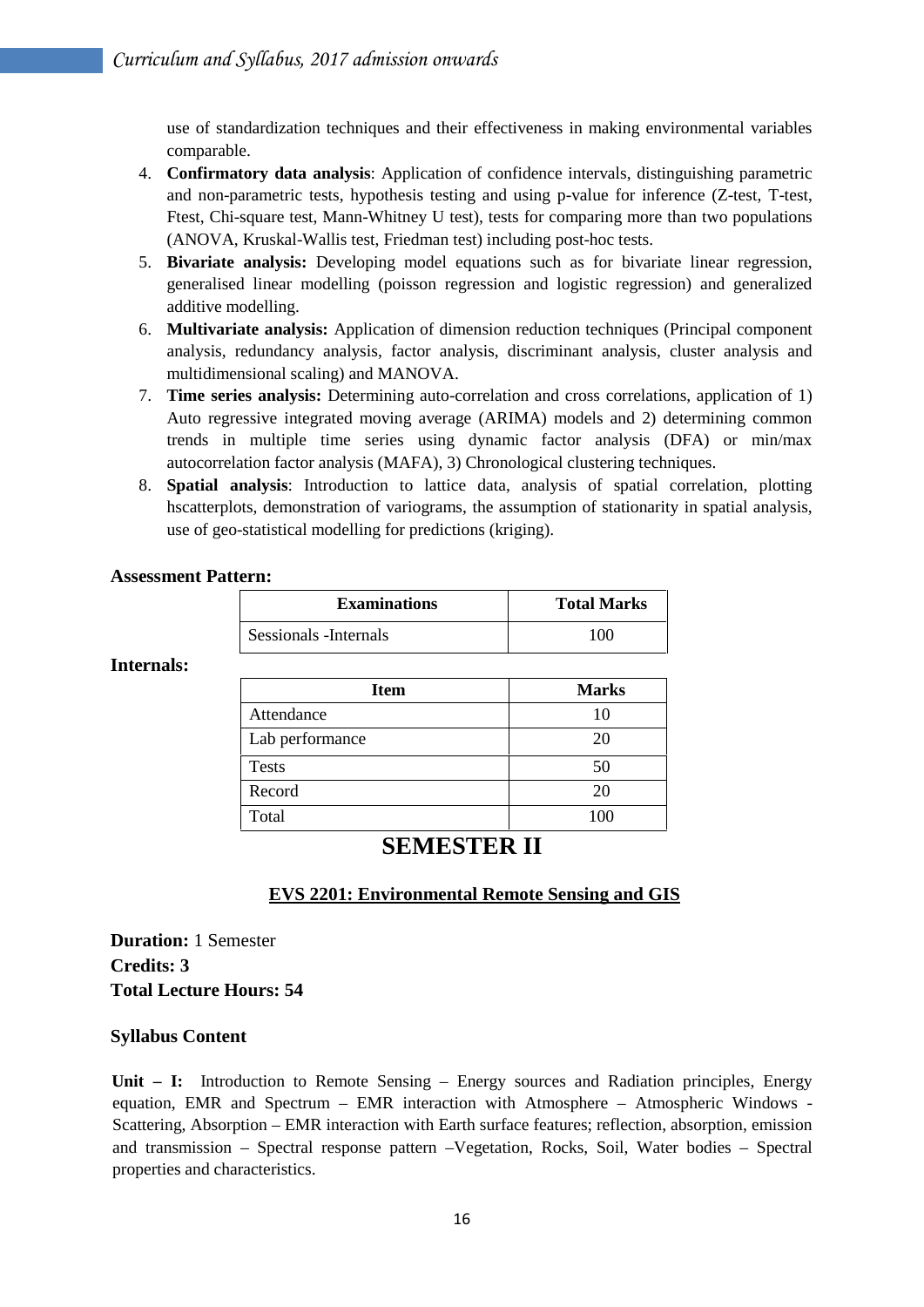**Unit – II:**Introduction- Active, Passive, Optical Remote sensing, Visible, Infrared, thermal, Platforms and sensors- orbit types– Resolution. Microwave Remote sensing sensors, Concept of Microwave Remote sensing, SLAR, SAR Scattro meter – Altimeter, Characteristics, Image interpretation characters.

**Unit – III:** Land observation satellites, characters and applications, IRS series, LANDSAT series, SPOT series, High resolution satellites, character and applications, CARTOSAT series, IKONOS Series, QUICKBIRD series, Weather/Meteorological satellites, INSAT series, NOAA, GOES, NIMBUS Applications, Marine observation satellites; OCEANSAT.

**Unit –IV:** Introduction to Geographical Information Systems: Maps and Spatial information – Computer Assisted Mapping and Map Analysis. Components of Geographical Information System – Introduction – GPS satellites – Components – Satellite Ranging – Codes - Basics of Geodesy – Branches, Applications and Observations of Geodesy. Digital Elevation Models: TIN – DEM.

**Unit – V:** Map projections in GIS – Coordinate System – Georeferencing – Data Structures for Geographic Information Systems – GIS Entities – Point, Lines and Polygon.Data Quality, Errors and Natural Variation: Sources of error – Errors resulting from natural variation and original measurements. Errors arise through processing – Problems and Errors arising from overlay and boundary intersections – raster and vector maps; Errors resulting in raster and vector maps – Errors associated with overlaying two or more polygon networks.

## **References:**

- 1. Principles of Geographical Information System for Land Resource Assessment, P.A. Burrough, Clarendon Press, Oxford, 1986.
- 2. Geographic Information Systems, T.R. Smith &Piqent, London Press, 1985.
- 3. Principles of data base systems, J.D. Ullman, Computer Science Press.
- 4. Paul Jude Gibson, Introductory Remote Sensing: Principles and Concepts, Routledge, 11 New Fetter Lane, Landon, UK. 2000. ISBN: 0-415-17024-9
- 5. M. Anji Reddy, Textbook of Remote Sensing and Geographical Information systems, BS Publications, Hyderabad**.** 2011. ISBN: 81-7800-112-8.
- 6. A.M.Chandra and S.K. Gosh. Remote Sensing and GIS, Narosa Publishing Home, New Delhi 2009.
- 7. Thomas M. Lillesand, Ralph W. Kiefer, Jonathan W. Chipman, Remote sensing and image interpretation John Wiley & Sons, 2008.

#### **Assessment Pattern:**

| <b>Examinations</b>    | <b>Total Marks</b> |
|------------------------|--------------------|
| Sessionals - Internals | 50                 |
| Finals                 | 50                 |

#### **Internals:**

| <b>Item</b>  | <b>Marks</b>        |
|--------------|---------------------|
| Attendance   |                     |
| Seminar      | 10                  |
| <b>Tests</b> | 25 (Average of two) |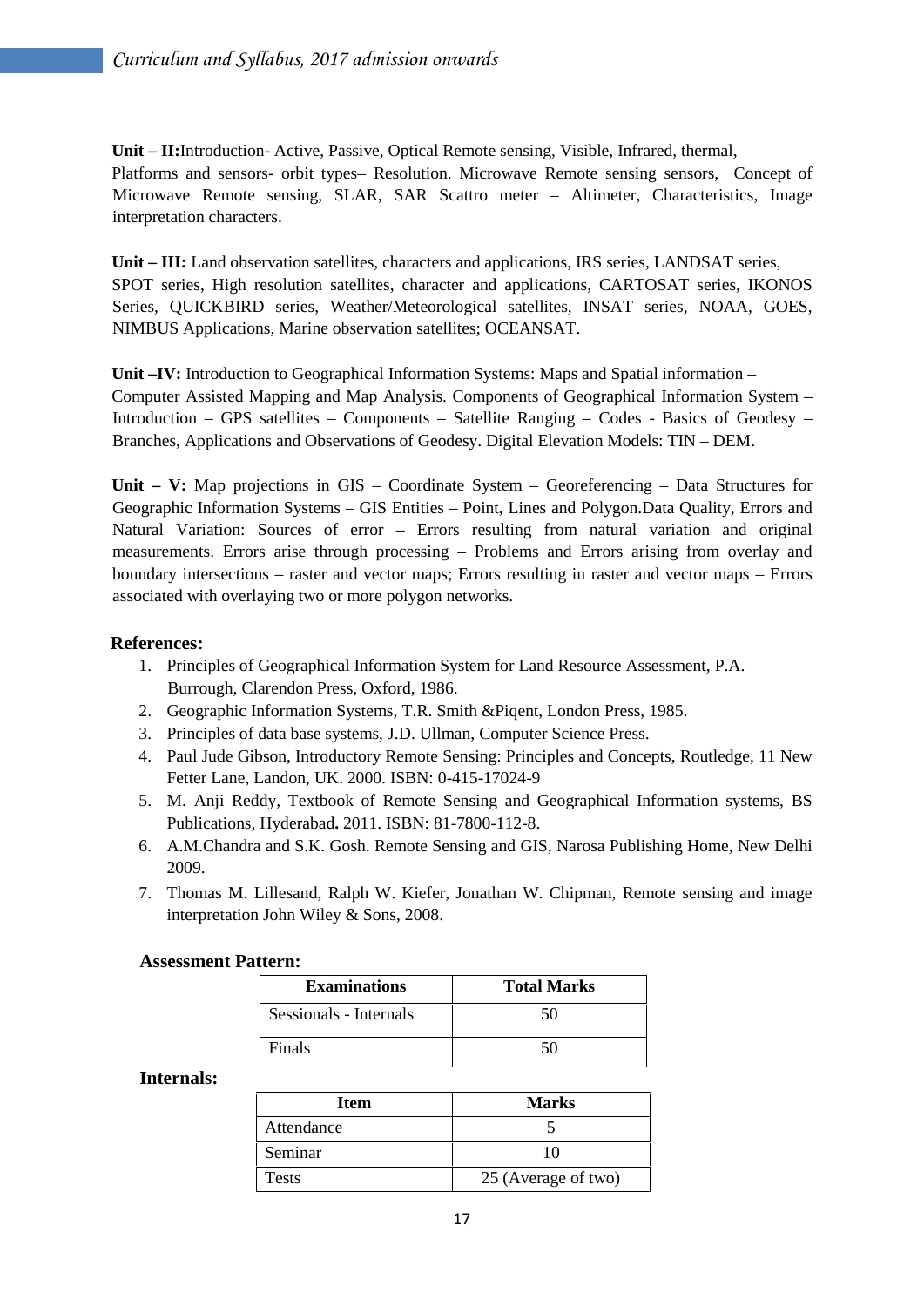| Assignment |  |
|------------|--|
|            |  |

**Finals:**

| Item                     | <b>Marks</b> |
|--------------------------|--------------|
| <b>Final Examination</b> |              |

## **EVS 2202: Microbial Ecology**

## **Duration:** 1 Semester **Credits: 4 Total Lecture Hours: 54**

#### **Syllabus Content**

**Unit I:** History and Development of Microbiology and Microscopy - Prokaryotic cell structure and function – Microbial Nutrition and Growth - Environmental factors affecting growth and control of microorganisms by physical and chemical agents. Microbial taxonomy.

**Unit II:** Microorganisms and Environment - Marine Microbiology – bacterial productivity and trophic relationships in the marine environment – Harmful algal blooms, Biogeochemical cycles in the marine environment.

**Unit III:** Aquatic Microbiology – Microflora of Fresh water and Estuarine Environment - Microbial pollution of natural waters, Pathogenic organisms in the freshwater environment, Sewage and waste water treatment.

**Unit IV:** Soil Microbiology – Soil microorganisms, Factors affecting the growth and survival of soil microbes, Microbial interactions in the rhizosphere soil. Biogeochemical cycles, Biofertilizers, Biopesticides, Bioremediation of polluted soil ecosystems.

**Unit V:** Microbiology of the Extreme environments – Archaebacteria, Adaptations for survival in the extreme environment. Microbial interactions in the environment – symbiotic, beneficial and harmful.

#### **References**

- 1. Microbiology 5th Edition (2002) by Prescott, Harley and Klein. McGraw Hill Publishers, New York, USA.
- 2. Environmental Microbiology by Allan Varnam and Malcolm Evans, Mansion Publishing, UK.
- 3. Microbial Ecology Fundamentals and application by Atlas and Bartha, 2nd Edition, Benjamin Cummins.
- 4. Industrial Microbiology by L.E. Cassida Jr.
- 5. Microbiological examination of water and waste water by Maria Csuros and CsabaCsuros, Lewis Publishers, Washington.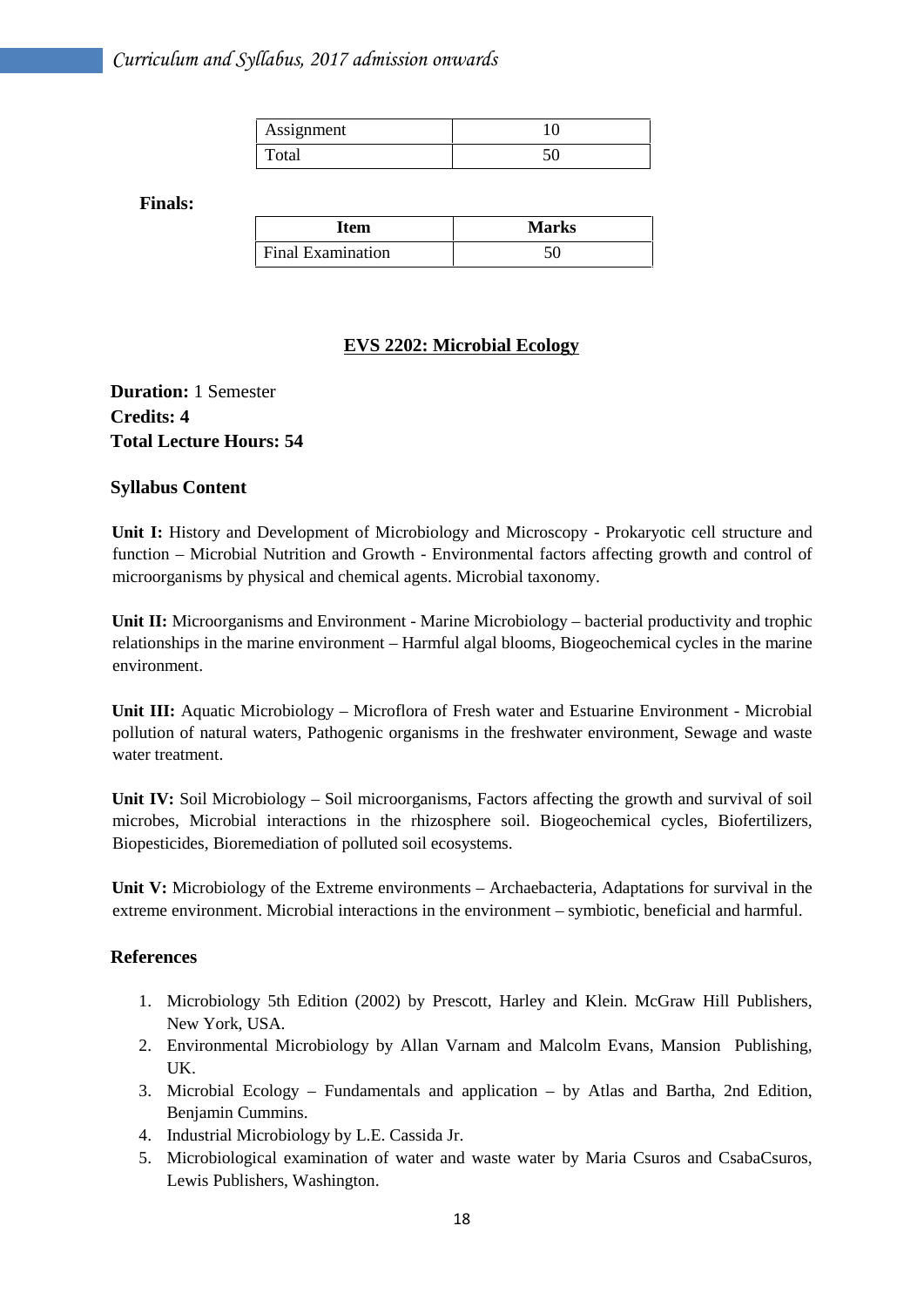6. Laboratory methods in food and dairy microbiology by W.H. Harrigan and Margarette E MacCance, Academic Press, London.

#### **Assessment Pattern:**

| <b>Examinations</b>    | <b>Total Marks</b> |
|------------------------|--------------------|
| Sessionals - Internals | 50                 |
| Finals                 | 50                 |

#### **Internals:**

| Item         | <b>Marks</b>     |
|--------------|------------------|
| Attendance   |                  |
| Seminar      | 10               |
| <b>Tests</b> | 25               |
|              | (Average of two) |
| Assignment   | 10               |
| Total        | 50               |

#### **Finals:**

| Item              | <b>Marks</b> |
|-------------------|--------------|
| Final Examination | 50           |

## **EVS 2203: Advanced Environmental Chemistry: Theory**

**Duration:** 1 Semester **Credits: 3 Total Lecture Hours: 54**

#### **Syllabus Content**

**Unit I:**Analytical Instrumentations in Environmental Chemistry: Practices commonly followed selection of analytical techniques in regards to analysis, sampling and preservation practices.Uncertainty analysis and their propagations in determinations. Statistical treatment of test data; student t test, pooled t test & ANOVA. Theory, instrumentation and applications of Nephelometry, turbidimetry& flame photometry**.**Study of calibration graphs.

Unit II: UV- Visible Absorption Spectrometry- Theory, Instrumentation and applications & FTIR Spectrometry; Theory, instrumentation and applications for analyzing water, air and soils. Determination of iron and phosphate in natural water, air and soil.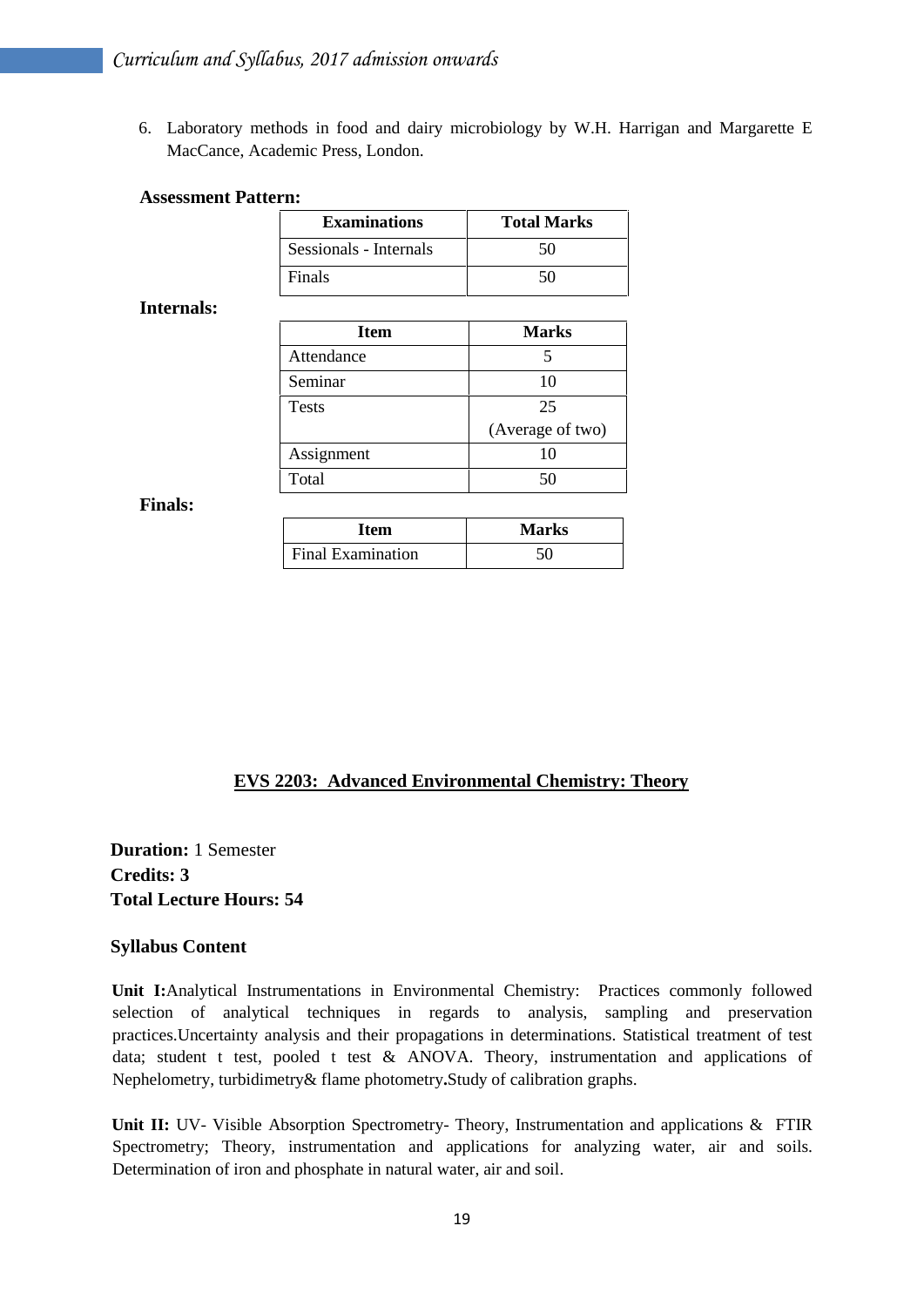**Unit III:** Theory, instrumentation and applications of flame photometry for the analysis of water, air and soils**.** Fluorescence spectrometry**-** Theory, Instrumentation and applications for the analyses of environmental samples.

**Unit IV:** Atomic Spectroscopic Techniques in Environmental Analyses **-** Theory, instrumentation and applications of Atomic Absorption Spectrometry (AAS):, Thermal AAS, Cold Vapor AAS, Interferences in AAS.Atomic Emission Spectrometry: Theory, Instrumentation and applications of Flame photometry, Flame Emission Spectrometry, Inductively Coupled Plasma Atomic Emission Spectrometry (ICP-AES) and ICP/MS.

**Unit V:** Chromatographic Techniques in Environmental Analyses. Gas– Liquid Chromatography (GLC), Instrumentations for GLC- columns, stationery phases, detectors, applications. Gas – Solid Chromatography (GSC), Liquid chromatography (LC): High-Pressure Liquid Chromatography (HPLC), column efficiency in Liquid Chromatography (LC). LC-MS and its applications in air, water and soil analyses.

#### **References**

- 1. APHA Standards Methods for the Examination of Water and Wastewater Analysis, 22st Edition, APHA. Washington DC.
- 2. Mendam, R.C. Denny, J.D. Barnes and .J.K. Thomas (2007), Vogel's text book of Quantitative Chemical Analysis, 5<sup>th</sup> impression, Dorling Kindersley (India) Pvt. Ltd.
- 3. Douglas A. Skoog, F. James Holler and Stanley R. Crouch (2016) Instrumental Analysis, 3rd Indian Reprint, Brooks/Cole, a part of Cengage Learning.
- 4. Roger N. Reeve (2016/available latest), Introduction to Environmental Analysis, John Wiley & Sons Ltd., Chichester.
- 5. Douglas A. Skoog, F. James Holler and Timothy A. Nieman (1998/latest 2016), Principles of Instrumental Analysis, Fifth Edition, Saunders College Publishing.
- 6. Donald L. Pavia, Gary M. Lampman and George S. Kriz (2001/ latest 2016), Introduction to Spectroscopy, Third Edition, Harcourt College Publishers.
- 7. Dudley H. Williams and Ian Flemming (1991/ latest 2016), Spectroscopic methods and organic chemistry, Fourth Edition, Tata McGraw Hill Publishers.

#### **Assessment Pattern:**

| <b>Examinations</b>    | <b>Total Marks</b> |
|------------------------|--------------------|
| Sessionals - Internals | 50                 |
| Finals                 | 50                 |

#### **Internals:**

| Item       | <b>Marks</b> |
|------------|--------------|
| Attendance |              |
| Seminar    |              |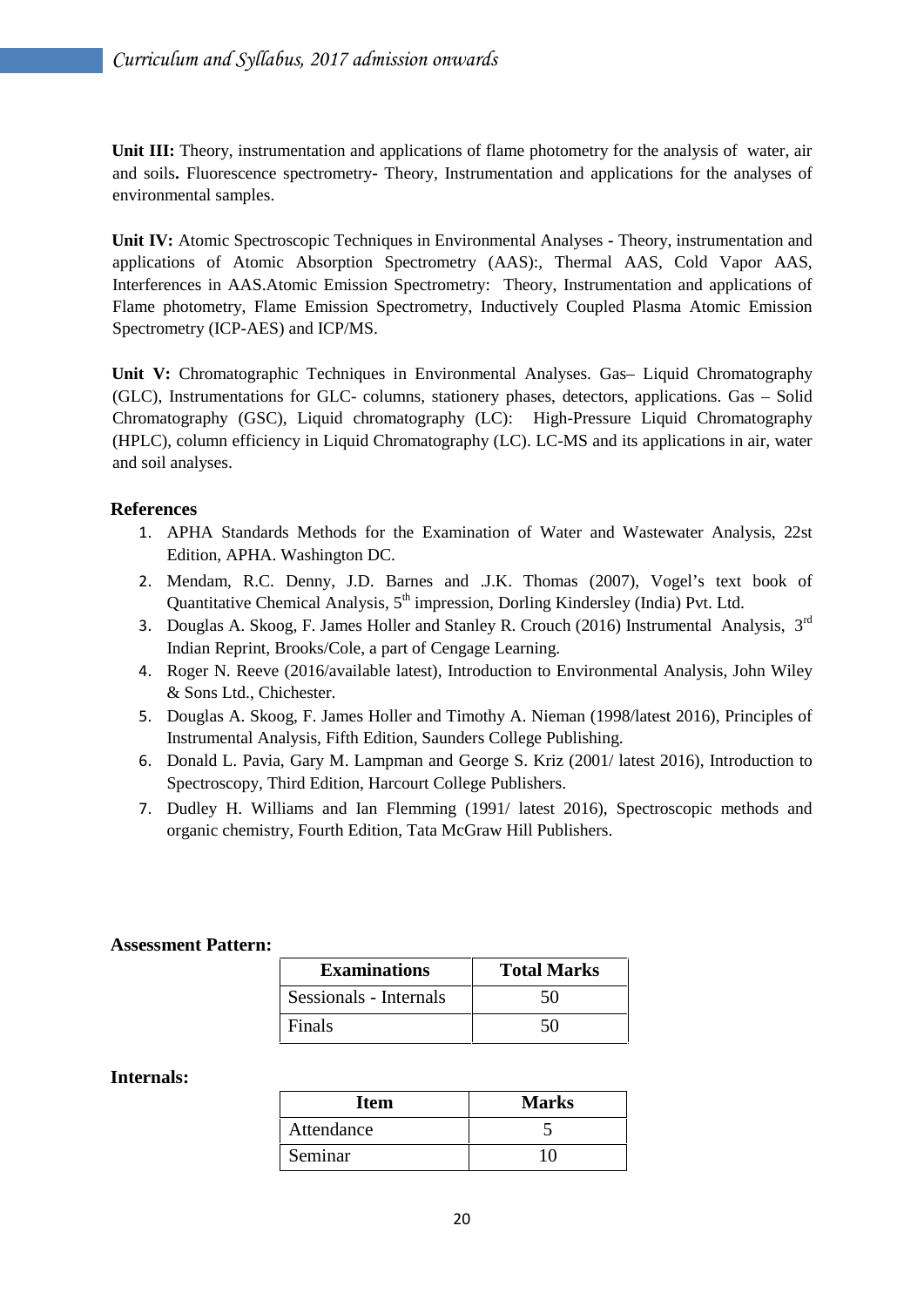| <b>Tests</b> | 25               |  |
|--------------|------------------|--|
|              | (Average of two) |  |
| Assignment   |                  |  |
| Total        |                  |  |

**Finals:**

| <b>Item</b>              | <b>Marks</b> |
|--------------------------|--------------|
| <b>Final Examination</b> |              |

## **EVS 2204: Environmental Pollution**

**Duration:** 1 Semester **Credits: 4 Total Lecture Hours: 54**

## **Syllabus Content**

**Unit I:** Radiation- Sources in natural environment – Mechanism of radiation on living systemAtmospheric, Aquatic and biological pathways and transport. Carbon and Tritium dating – Nuclear reactors, Probable sources of contamination.Radiationhazards.Radioactivity risk assessment.

**Unit II:** Water pollution- Sources and consequences.Chemical, Ecological and biochemical aspects.Characteristics of domestic, industrial, agricultural wastes, plastics.Chemical and bacteriological sampling and analysis; water quality parameters; criteria and standards, sewage and industrial waste water treatment methods. Case studies.

**Unit III:** Atmospheric pollution – definition, primary and secondary pollutants, criteria pollutants, sources and classification of air pollutants, Radioactive and thermal pollution sources and their effects on surrounding environment, natural and anthropogenic sources of pollution, air quality and emission standards, global implication of air pollution (Greenhouse gases, ozone layer depletion, photochemical smog and ozone, acid rain), transport and dispersion of pollutants - effect of meteorological and topographical factors, sampling of gaseous and particulate pollutants, their analysis, air quality models and its objectives, different types of models and its classification, Air pollution control equipments, national air monitoring programme, effects of air pollutants on humans, animals, plants and properties.

**Unit IV:** Noise pollution- Basic properties of sound waves-plane and spherical waves, sound pressure and intensity levels, decibel, effect of meteorological parameters on sound propagation, Measurement and analysis of sound, A weighted sound level, Equivalent sound pressure level (Leq), Noise pollution level (NPL), Sound exposure level (SEL), Traffic noise index (TNI), Day-Night level, Noise sources; Noise control and abatement measures; sound absorption coefficient (ast), sound absorbing materials, reverberation time, acoustic silencers, mufflers, barriers, vibration and impact isolation, anechoic chamber. Environmental problems associated with noise pollution.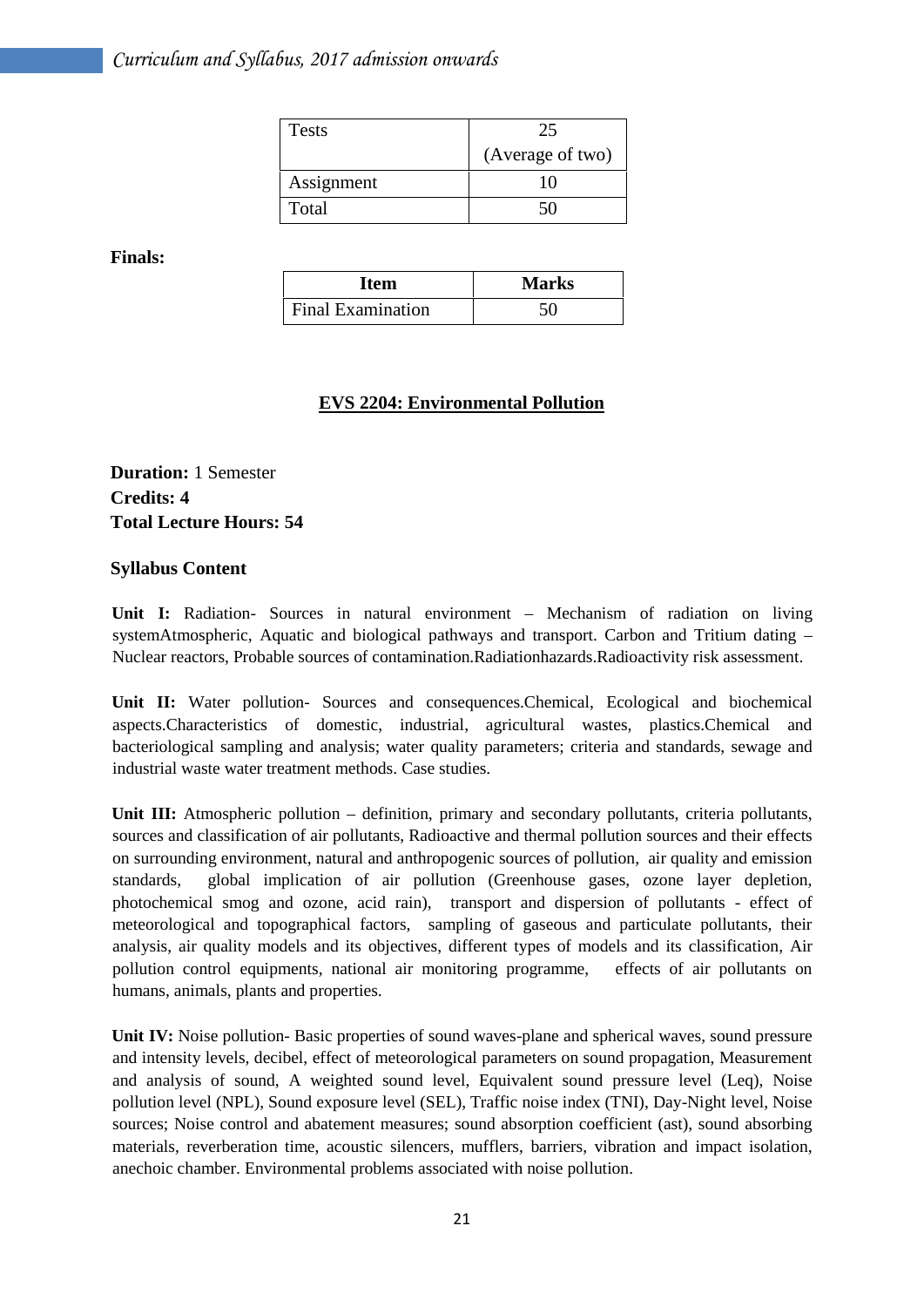Unit V:Soil pollution-Responses of plants to soil pollution, changes in soil characteristics, by waste disposal, sanitary landfills, mining wastes, and human activities, plants and animals in degraded soil; soil pollution.

#### **References**:

- 1. Mahajan S.P. (1998). Pollution control in process industries, Tata McGraw Hill, New Delhi.
- 2. Nylie C. Brady (1996).The Nature and Properties of Soil, 10th Ed., Prentice Hall of India Pvt. Ltd.
- 3. Parsons, S.A. and Jefferson, B. (2006). Introduction to potable water treatment processes, Blackwell Publishing.
- 4. Rao, C.S. (1995). Environmental Pollution Control Engineering, 3rd Ed., Wiley Eastern Ltd. New Age International Pvt. Ltd.
- 5. Raymond W. Miller and Roy L. Donalvee (1997). Soils in Our Environment, 7th Ed, Prentice Hall of India Pvt. Ltd.
- 6. Sharma.B.K. (2001). Water Pollution. Goel Pub. House. Meerut.
- 7. Wadhwa Y. (2009). Air Pollution: Causes and Control. Cyber Tech Publications, New Delhi.
- 8. Luyben, W. L. Process Modeling Simulation and Controls for Controls for Chemical Engineers,Mc. Graw Hill Book Co.

#### **Assessment Pattern:**

| <b>Examinations</b>    | <b>Total Marks</b> |
|------------------------|--------------------|
| Sessionals - Internals | 50                 |
| Finals                 | 50.                |

#### **Internals:**

| <b>Item</b>  | <b>Marks</b>     |
|--------------|------------------|
| Attendance   |                  |
| Seminar      | 10               |
| <b>Tests</b> | 25               |
|              | (Average of two) |
| Assignment   | 10               |
| Total        | 50               |

#### **Finals:**

| Item              | <b>Marks</b> |
|-------------------|--------------|
| Final Examination |              |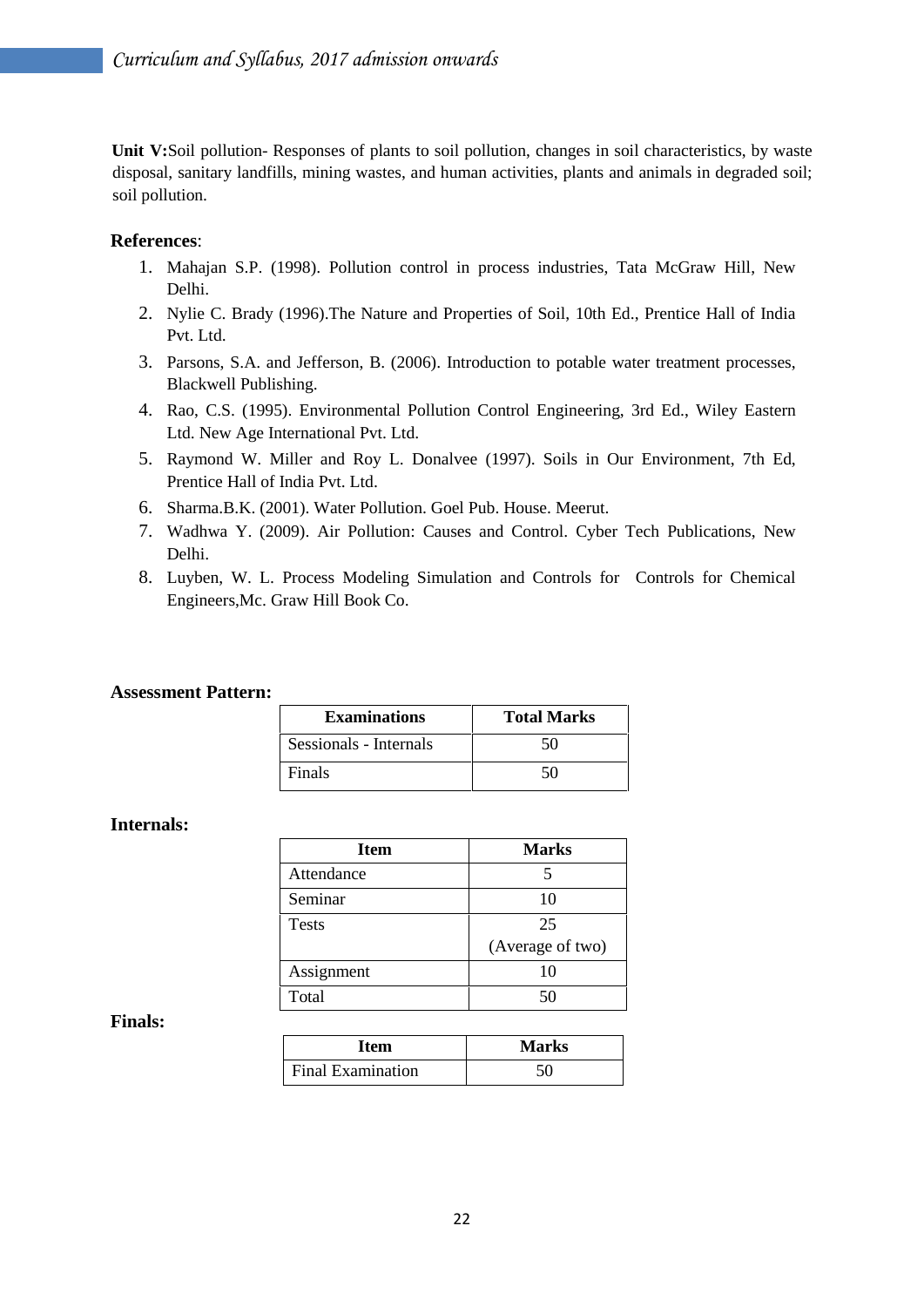## **EVS 2205: Energy and Environment (3 Credits) – E-III**

Unit I: First and second law of thermodynamics, heat transfer processes.

**Unit II:**Sun as source of energy, nature of its radiation, heat budget of the earth, earth's temperature and atmosphere. Photosynthesis, food-chains.

**Unit III:** Energy resources and their exploitation. Conventional and non-conventional energy sources: Fossil fuels-coal, oil and nature gas: hydroelectric power: tidal, wind, geothermal energy: biomass: solar collectors, photovoltaics, solar ponds: nuclear-fission and fusion, magnetohydrodynamic power (MHD).

**Unit IV:** Resources of energy, energy use pattern in different parts' of the world and its impact on the environment.

**Unit V:**Environmental implications of energy use, CO2 emission in atmosphere, thermal pollution, radioactivity from nuclear reactors, fuel processing and radioactive waste, hazards related to hydropower. Radioactivity risk assessment, Environmental effects of radioactivity.

#### **References:**

- 1. Boyle,G., Bob Everett and J.Ramage. 2003. Energy System and Sustainability, Oxford University Press, New York.
- 2. Sudhakara Reddy, B.P.Balachandra. 2006. Energy, Environment and Development, Narosa Publishing House Pvt. Ltd., New Delhi.

## **EVS 2206: Eco-toxicology (3 Credits) – E-IV**

**Unit I:**Introductory Remarks: Thrust on biochemical degradation of pollutants inside the cell as well as cellular interactions with the pollutants. Pollutant interaction with biological system at different levels, for example, organism, organs, and cell organelles. Bioconversion of pollutants: active vs. inactive process; enzymic degradation by monooxygenesis; role of cytochrome P 450 and its multiple form.

**Unit II:** Metal toxicity: chemical form, metal bio-macromolecule interaction, teratogenicity and carcinogenicity. Cellular/Tissue injury: altered membrane permeability, free radical formation, lipid peroxidation, lysosomal degradation, superoxide dismutase.

**Unit III:** Principles in toxicology; Animal management in toxicological evaluation; Animal toxicity tests; Statistical concepts of LD50; Dose-effect and Dose response relationship; Frequency response and cumulative response; Biological and chemical factors and influence toxicity; Bio-transformation and Bio-accumulation. Influence of ecological factors on the effects of toxicity.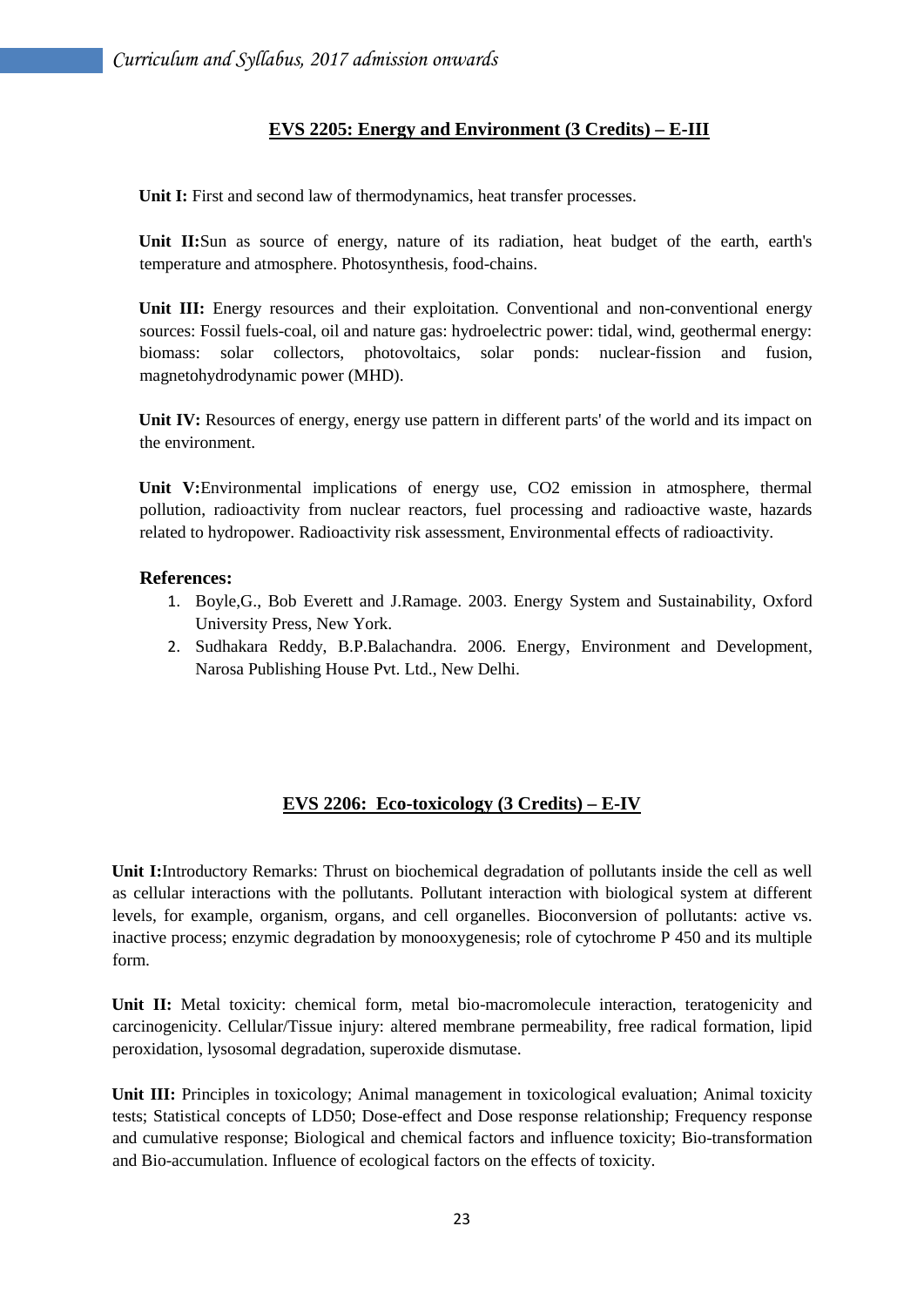**Unit IV:** Pollution of the Ecosphere by industries; Global dispersion of toxic substance; Dispersion and circulating mechanisms of pollutants; degradable and non-degradable toxic substances; food chain. Eco-system influence on the fate and transport of toxicants.

Unit V: Aquatic toxicity tests; Statistical tests; Response of planktons to toxicants; EC59; Photosynthetic bacteria; Bio-absolption of heavy metals. Information management system in Ecotoxicology.

## **References:**

- 1. Newman,Michael , 1998. Fundamentals of ecotoxicology.
- 2. Moriarty,F.,1993. Ecotoxicology.
- 3. Doffs, John H 2009. Concepts in toxicology
- 4. Crosby,Donald G,1998. Environmental toxicology.
- 5. Calow.P. 1994. Handbook of Ecotoxicology. Blackwell Scientific Publications, London.
- 6. Forbes,V.E. and T.L.Forbes. 1994. Ecotoxicology in Theory and Practice. Chapman &Hall, London.
- 7. Hayes, W.A. 2001. Principles and Methods of Toxicology, CRC, USA.
- 8. Jacobson-Kram,D. 2006. Toxicological testing handbook: Principles, Applications and Data Interpretation, Taylor and Francis, New York.
- 9. Klaassen,C.D. and Watkins,J.B. 2003. Essentials of Toxicology, McGrawHill Professional, New Delhi.
- 10. Levin,S.A. and M.A.Harwell, J.R.Kelley and K.D.Kemball. 1989. Ecotoxicology: Problems and Approaches. Springer-Verlag, New York.
- 11. Pery,G. 1980. Introduction to Environmental Toxicology, Elsevier, Amsterdam.
- 12. Walker,C.H., R.M.Sibly, S.P.Hopkin and D.B.Peakall. 2012. Principles of Ecotoxicology, CRC Press, New York.
- 13. Wright,D.A. and Welbourn,P. 2002. Environmental Toxicology, Cambridge University Press, London.

## **SEMESTER II PRACTICALS**

## **EVS 2207: Advanced Environmental Chemistry (2 Credits**)-**P-III**

- 1. Structural determination of surface functional groups of a soil/clay sample using FTIR Spectra and the interpretation of results.
- 2. Nephelometric analysis of an industrial wastewater sample for its turbidity
- 3. Determination of sodium, potassium, calcium and magnesium of drinking water, groundwater, estuarine water, wastewater and seawater by flame photometry
- 4. Determination of Iron present in drinking water, groundwater, estuarine water, wastewater and seawater by spectrophotometry.
- 5. Determination of phosphate present in drinking water, groundwater, estuarine water, wastewater and seawater by spectrophotometry.
- 6. Determination of nitrite and nitrate present in drinking water, groundwater, estuarine water, wastewater and seawater by spectrophotometry.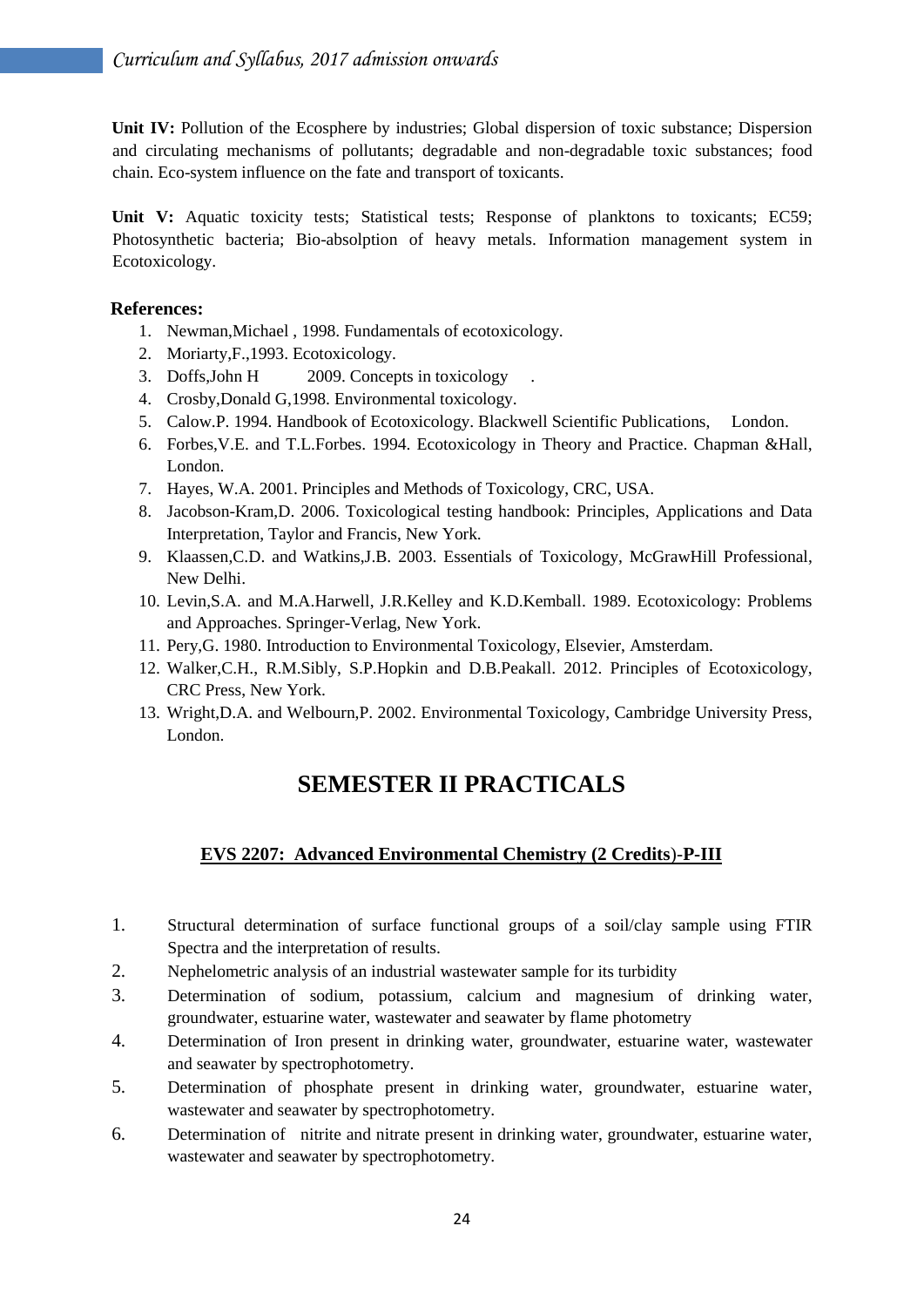- 7. Analysis of air for suspended particulate matter (SPM), carbon dioxide, oxides of nitrogen and hydrogen sulphide by conventional method using high volume sampler.
- 8. Determination of Kjedahl nitrogen by conventional wet method.

#### **Assessment Pattern:**

| <b>Examinations</b>    | <b>Total Marks</b> |  |
|------------------------|--------------------|--|
| Sessionals - Internals | 100                |  |

## **Internals:**

| <b>Item</b>     | <b>Marks</b> |
|-----------------|--------------|
| Attendance      | 10           |
| Lab performance | 20           |
| <b>Tests</b>    | 50           |
| Record          | 20           |
| Total           | 100          |

## **EVS 2208: Environmental Microbiology (2 Credits)-P-IV**

- 1. Introduction to Microbiology lab and basic equipments
- 2. Ubiquity of Microorganisms in the environment and aseptic techniques
- 3. Pure culture techniques and Microscopy
- 4. Isolation and enumeration of bacteria from Environmental Samples (Marine, Fresh Water, Soil and Food)
- 5. Identification of bacteria Staining techniques Simple stain, Gram stain, spore stain, capsule stain and negative staining.
- 6. Identification of bacteria Bacterial Motility and Biochemical tests (Catalase, Oxidase and O/F test)
- 7. Isolation and enumeration of Fungi from Environmental samples Microscopic observation of important classes of fungi.

Effect of environmental parameters (temperature, pH and salt) on microbial growth.

8. Water quality analysis – MPN of total and faecal coliforms. Membrane filter technique.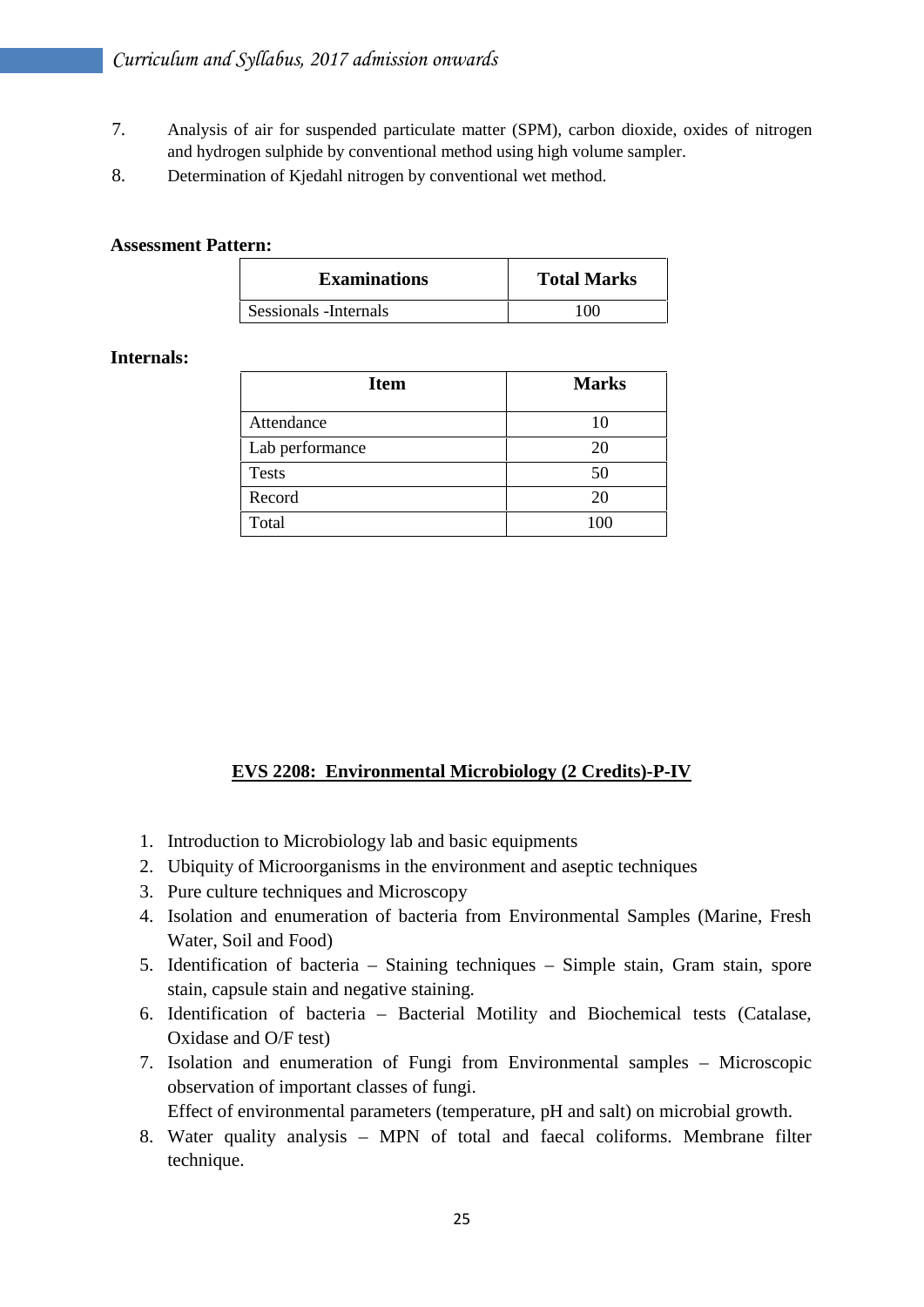- 9. Important biochemical reactions of pathogenic bacteria IMViC tests. Reactions on triple sugar iron agar, urease agar and carbohydrate fermentation tests.
- 10. Antibiotic sensitivity testing –Disk diffusion method.

#### **Assessment Pattern:**

| <b>Examinations</b>    | <b>Total Marks</b> |
|------------------------|--------------------|
| Sessionals - Internals | 100                |

#### **Internals:**

| <b>Item</b>     | <b>Marks</b> |
|-----------------|--------------|
| Attendance      | 10           |
| Lab performance | 20           |
| <b>Tests</b>    | 50           |
| Record          | 20           |
| Total           | 100          |

## **SEMESTER III**

#### **EVS 2301: Environmental Conservation and Sustainable Development**

**Duration:** 1 Semester **Credits: 3 Total Lecture Hours: 54**

#### **Syllabus Content**

**Unit I:** Water Conservation: Current status of water resources, Global and National water budget, Watershed Management - Definition and principles of watershed management, morphological characteristics of watershed, classification of watershed and its management. Design of grassed waterway, graded and contour bunds, terraces. Water harvesting-rain water harvesting and recycling run-off collection.

**Unit II:** Mineral Conservation: Reserves and resources of world mineral supplies - Types of Minerals, Use and exploitation, Assessment of Indian mineral resources. Mineral resources of Kerala. Major mineral industries.Future mineral consumption and Indian economy - Energy demand and future supply. Environmental effects of extracting and using mineral resources Prevention of environmental hazards due to mining and atomic energy - Marine mineral resources and its sustainable utilization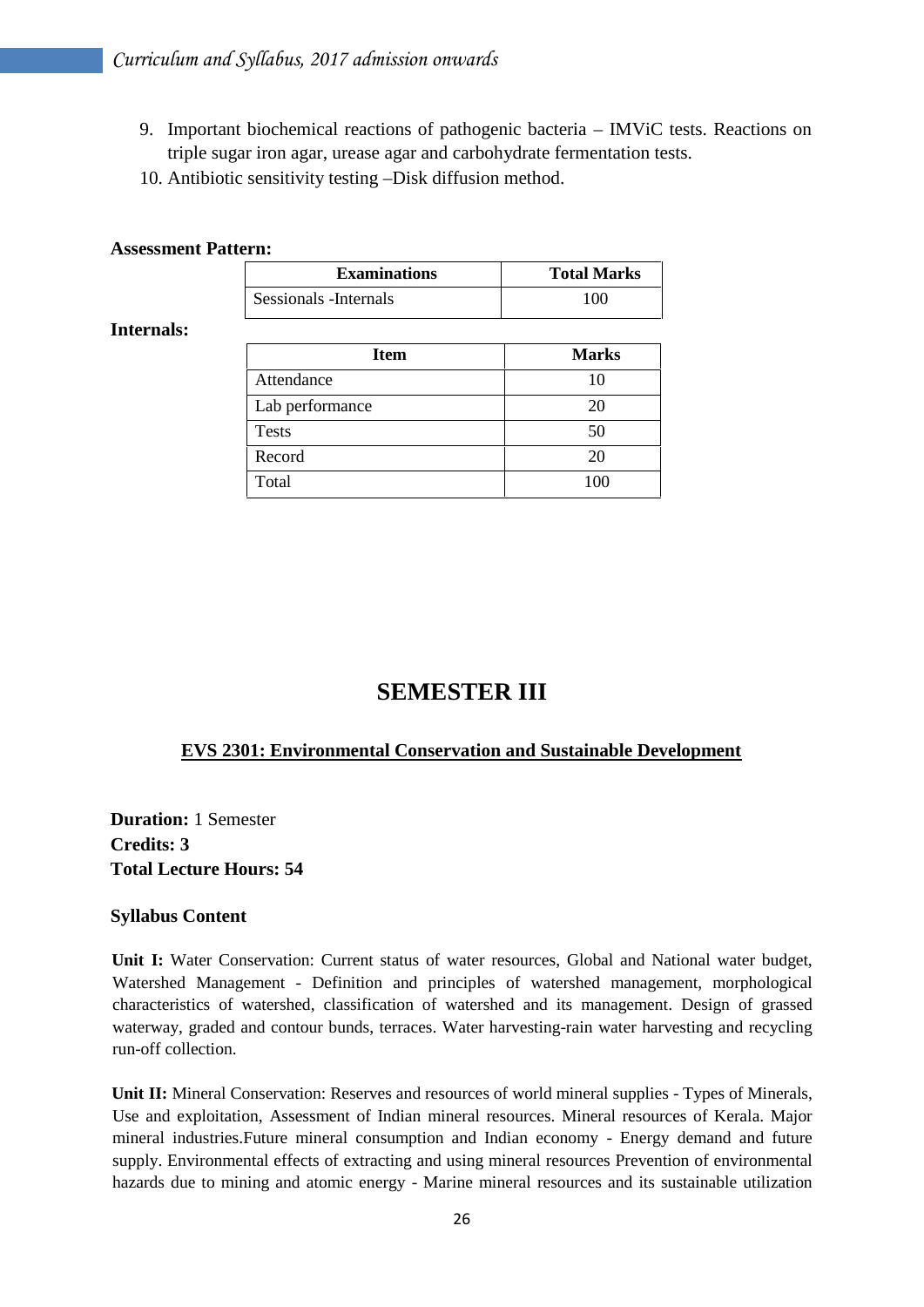and conservation methods. Approaches in mineral resource management - ecological approach; economic approach; ethnological approach; integrated resource management strategies.

**Unit III:** Biodiversity Conservation: Organisms-evolution and distribution in space and time: elements of energy flow, conservation and preservation: response of ecosystem to exploitation: convergence and divergence in species: diversity and the food chains: sustainable exploitation and development: wild-life conservation. Conservation-depletion rates model using fish stock as example.

Unit IV: The concept of sustainable development temporal and spatial dimensions; currencies for evaluations of sustainable development - Biophysical measurements; Environmental degradations and conservation issues; Global change and sustainability issues: Climate change, biological invasion, Bio-diversity concerns; Ecosystem and social processes.

Unit V: Rehabilitation of degraded rural landscape, (b) Rehabilitation of unbalanced soils, (c) Rehabilitation of specialized habitats, for example, Water bodies, mangroves, wet lands. (d) Mined area rehabilitation participatory research and education environmental decision making with people initiatives. Ramsar Convention on Wetlands.

## **References**

- 1. P.W. Atkins and J de Paula. Physical Chemistry, 9<sup>th</sup>edn., Oxford University Press, 2010
- 2. S. Glasstone. Introduction to Electrochemistry, Nabu Press, 2014.
- 3. G.W. Castellan. Physical Chemistry, 3<sup>rd</sup>edn., Addison Wesley, 1983
- 4. F. Daniels and R.A. Alberty. Physical Chemistry,  $6<sup>th</sup>$ edn., John Wiley, 1984
- 5. A.A. Frost and R.G. Pearson. Kinetics and Mechanisms, John Wiley, 1961
- 6. K.J.H. Laidler. Chemical Kinetics, Tata McGraw Hill, 1993
- 7. S. Glasstone. Textbook of Physical Chemistry, Macmillan India Ltd., 1995
- 8. Santra S.C., 2016 Environmental Science. New Central Book Agency (P) Ltd.
- 9. Mineral Economics by Sinha R.K. and Sharma N.L: Oxford and IBH, 1970.
- 10. World mineral suppliers by Govett. G.J.S and Govett M.H: Elservier Amsterdam, 1976.
- 11. Economic Mineral deposits (Revised) by Jonsen, M.L.S and Bateman, A.M: John Wiley And Son, 1981.
- 12. Geology for Engineers by Blyth, I.G.H and De Freitas, M.H: ELBS Publications, 1992.

#### **Assessment Pattern:**

| <b>Examinations</b>    | <b>Total Marks</b> |
|------------------------|--------------------|
| Sessionals - Internals | 50                 |
| Finals                 | וו                 |

#### **Internals:**

| <b>Item</b>  | <b>Marks</b>     |
|--------------|------------------|
| Attendance   |                  |
| Seminar      | 10               |
| <b>Tests</b> | 25               |
|              | (Average of two) |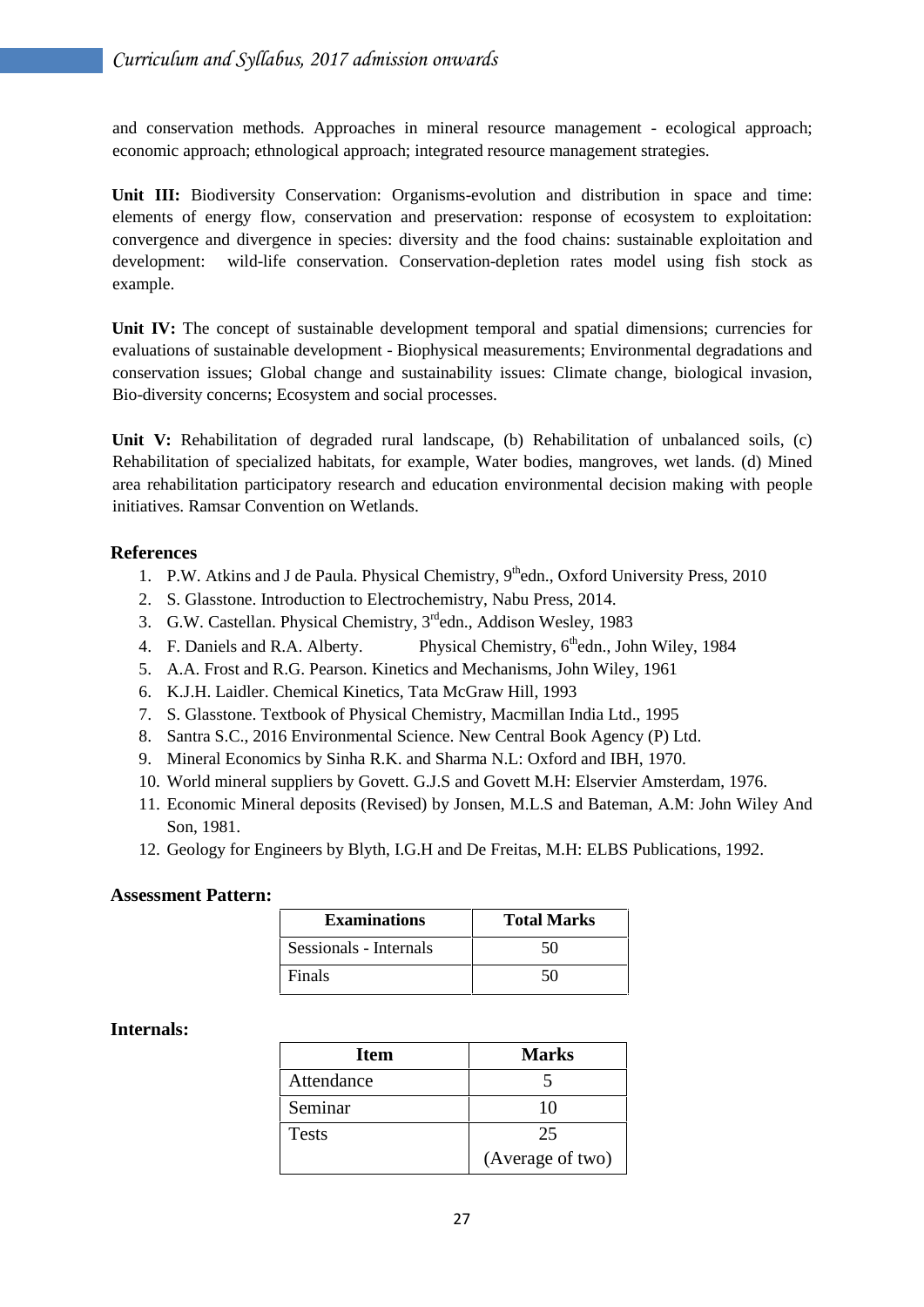| Assignment |  |
|------------|--|
| Total      |  |

**Finals:**

| Item                     | <b>Marks</b> |
|--------------------------|--------------|
| <b>Final Examination</b> |              |

## **EVS 2302: Environmental Policy and Legislations**

**Duration:** 1 Semester **Credits: 3 Total Lecture Hours: 54**

#### **Syllabus Content**

**Unit I:International Environmental Laws**: Evolution and development of International Environmental laws with reference to Stockholm Conference, Nairobi Declaration, Rio Conference, Rio+5 and the Rio+10, etc. Concept of agreement and treaty, Johannesburg treaty, GAAT and Environment, CITES, Montreal Protocol, Kyoto Protocol. Global environmental issues and International laws to control Global warming, Ozone depletion Acid rains, , CITES etc. Role of UN authorities in protection of Global Environment, Multinational authorities and agreements, future of International laws.

**Unit II:Historical Background** of constitutional provisions, Article 14, 15, 19, 21, 32,39, 47, Article 48(A), Art. 49, Art.51A (g) as fundamental duties of citizen and directive principles of state policy, Art.243, 243(G) and (W), Art. 246, 248 and other articles related to Environment, Writ provisions for the protection of environment: Nature, standing and doctrine of Pro Bono Publico, Judicial response.

**Unit III:Environmental laws in India**: Environmental Policy and laws. Statutory protection of the Human Environment: such as Indian Penal Code, Factories Act, Motor Vehicle Act, Hazardous Waste legislation for pollution abatement. Objectives of the Anti-pollution Acts. Institutional mechanism created under these acts and role and contribution in combining environmental pollution.

**Unit IV:National Environmental Protection Legislations**: The Water (Prevention and control of Pollution) Act 1974; The Air (Prevention and Control of Pollution) Act 1981; The Environment (Protection) Act 1986; Forest Act 1927; Forest Conservation Act 1980; The Wild life Protection Act 1972(2002 Amendment); Biodiversity Act 2002; The Noise Pollution (Regulation) 2000. Coastal Regulation Zone Notification 1991 & 2011, Need of CRZ rules for regulation the activities in coastal zone, Statutory provisions in IPC and CRPC. Environment related provisions in Public Liability Insurance Act, National Policy on EIA and Regulatory Framework: Rule & regulations of central & state Government and Central & State pollution control boards for Safeguard for Environmental Protection.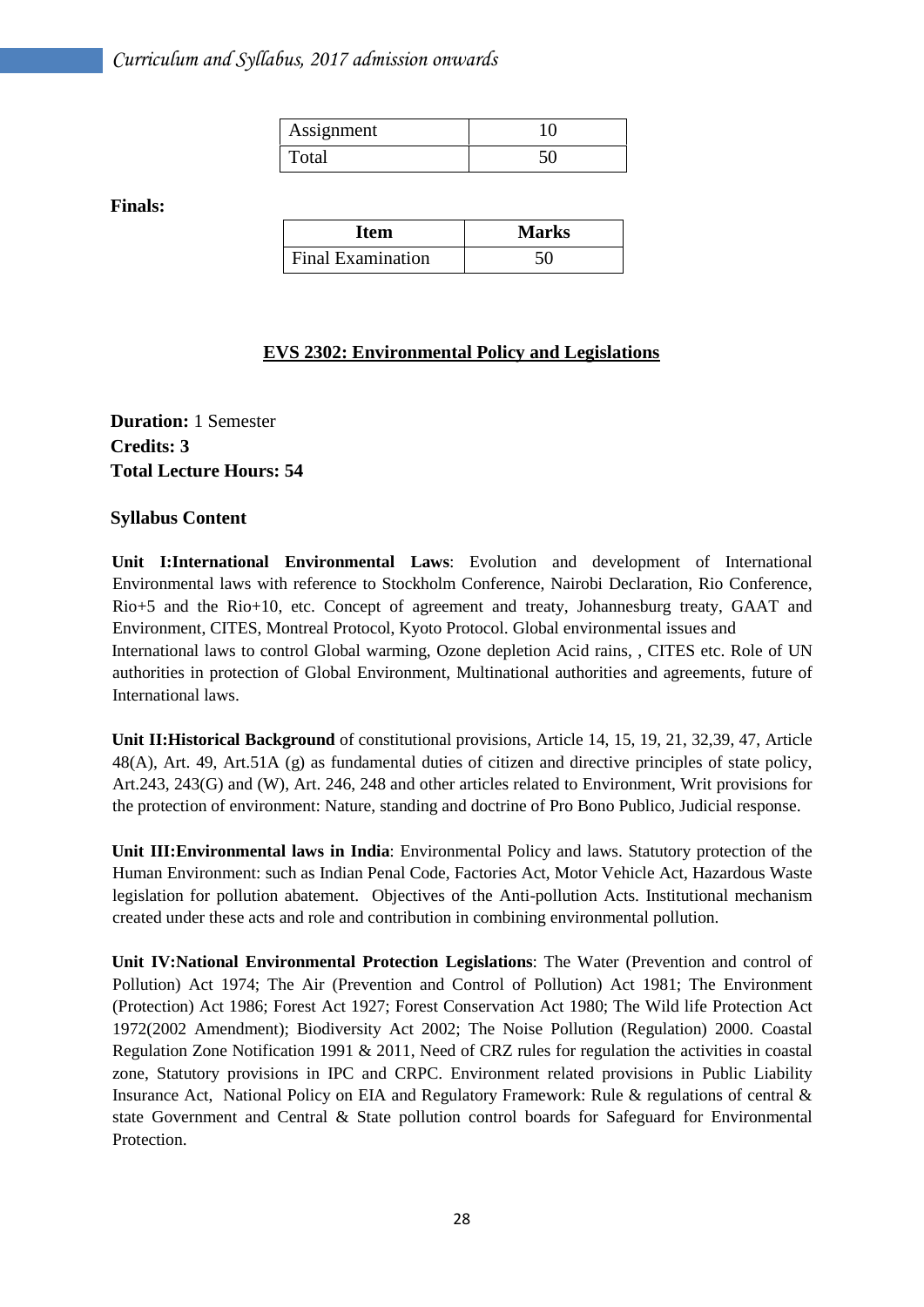**Unit V:Kerala State Environmental Regulations and Legislations**: The KMMC Rules 1967,Public Health Act,Kerala Forest (Amendment Act), 2010,The Kerala Water (Prevention and Control of Pollution) Appellate Authority Rules, 1977,The Kerala protection of river banks and Regulation of removal of sand Act, 2001,The Kerala ground water (control and regulation) Act, 2002,The Kerala Forest (Vesting and Management of Ecologically Fragile Lands) Act, 2003,Kerala Municipality Building (Amendment) Rules, 2004 - RAINWATER HARVESTING,The Kerala Land Reforms (Amendment) Act, 2005,The Kerala Tourism (Conservation and Preservation of Areas) Act, 2005,The Kerala Irrigation and Water Conservation (Amendment) Act, 2006,Ban on plastics with thickness below 30 micron,Kerala Conservation of Paddy Land and Wetland Bill, 2007.

#### **References:**

- 1. Environmental Law and Policy of India ,Diwan,S. and Rosencranz, A,2001, Oxford University Press.
- 2. Environmental Policy in India, Shekhar Singh, IIPA, New Delhi
- 3. Declaration of :The Stockholm Conference,Rio, Rio+5 and Rio +10
- 4. Our Common Future,WECD,1991
- 5. Universal Environment and Pollution Law Manual , S.K.Mohanty,1998
- 6. Legal Aspects of Environmental Pollution and Management ,S.M.Ali,1992

#### **Assessment Pattern:**

| <b>Examinations</b>  | <b>Total Marks</b> |
|----------------------|--------------------|
| Sessionals-Internals | 50                 |
| Finals               | 50                 |

#### **Internals:**

| <b>Item</b>  | <b>Marks</b>     |
|--------------|------------------|
| Attendance   |                  |
| Seminar      | 10               |
| <b>Tests</b> | 25               |
|              | (Average of two) |
| Assignment   | 10               |
| Total        | 50               |
|              |                  |

#### **Finals:**

| Item                     | <b>Marks</b> |
|--------------------------|--------------|
| <b>Final Examination</b> |              |

#### **EVS2303: Environmental Impact Assessment**

**Duration:** 1 Semester **Credits: 3 Total Lecture Hours: 54**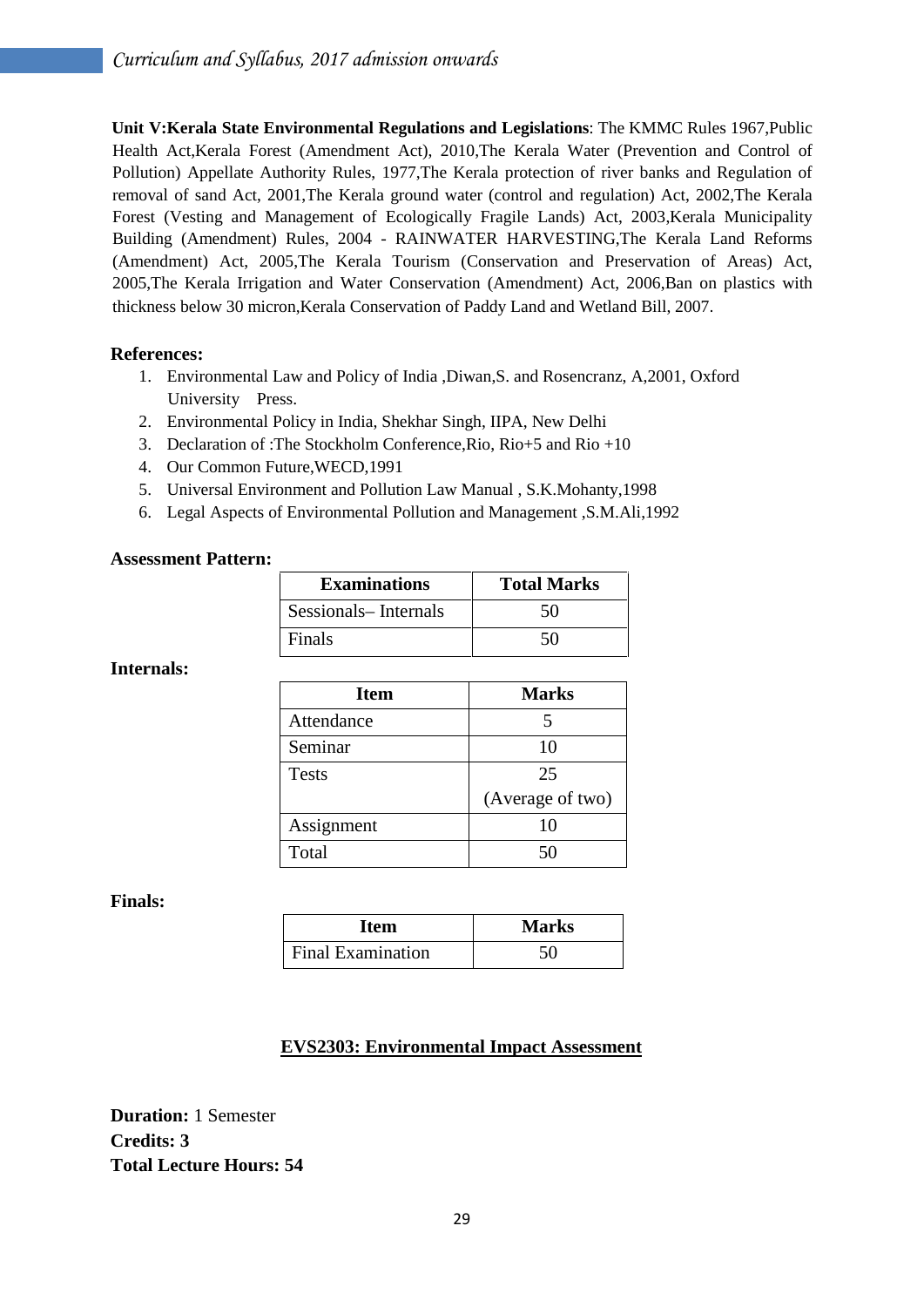#### **Syllabus Content**

**Unit I:**Introductory background: Perspective on Environment and Development. Nature and purpose of Environment laws; Origin, Principles and purpose of Environmental Impact assessment. EIA and sustainable development; EIA and project planning and implementation; EIA and building rules in India. Classification of projects for EIA.

**Unit II:** Process and Methods of EIA: Stages, Scoping, Alternatives, Impact Identification, Establishing the Environmental base line. Impact prediction, evaluation and mitigation.Criteria and standards for assessing significant Impact.Cost- Benefit Analysis and valuation of Environmental Impacts.Public Participation, presentation and review.EIA monitoring and auditing.

**Unit III:** EIA and Risk assessment and risk management: mitigation measures: comparison of alternatives: review and decision making: compensatory actions: green belts: review of procedures, practices and guidelines in India.

Unit IV: Case studies: river valley projects: thermal power plants: mining projects: oil refineries and petrochemicals; Tourism; development of Ports and Harbours.

**Unit V:** Issues and problems in Environmental assessment; challenges in implementation of EIA

#### **References:**

- 1. Charles, H. Eccleston(2011) *Environmental Impact Assessment*, CRC Press, New York.
- 2. Anjaneyulu, Y. and Manickam W. (2010) *Environmental Impact Assessment*

*Methodologies*,BSP Books Pvt. Ltd., Hederabad

- 3. Lawrence, D. P. (2003) *Environmental Impact Assessment: Practical Solutions to RecurrentProblems*, John Wiley and Sons, New Delhi.
- 4. Glasson, Therivel and Chadwick (1999) *An Introduction to Environmental Impact Assessment,* UCLA, Los Angeles.
- 5. Morris, P. and R. Therivel (2001), *Methods of Environmental Impact Assessment,* SpoonPress.
- 6. Carter, L. (1996) *Environmental Impact Assessment,* McGraw Hill, New Delhi.
- 7. Anjanejuly, Y. (2002) *Environmental Impact Assessment Methodologies,* B.S. Publications,New Delhi.
- 8. Weston, J. (1997) *Planning and EIA in Practice,* Longman.
- 9. Jos Arts and Angus Morrison-Saunders (2004) *Assessing Impact - Handbook of EIA and SEAfollow-up*, Earthscan, London.
- 10. website of MoEF, GOI, New Delhi
- 11. Srivastava, D. C. (2005) *Readings in Environmental Ethics: Multidisciplinary perspectives*,Rawat Publications, Jaipur.

#### **Assessment Pattern:**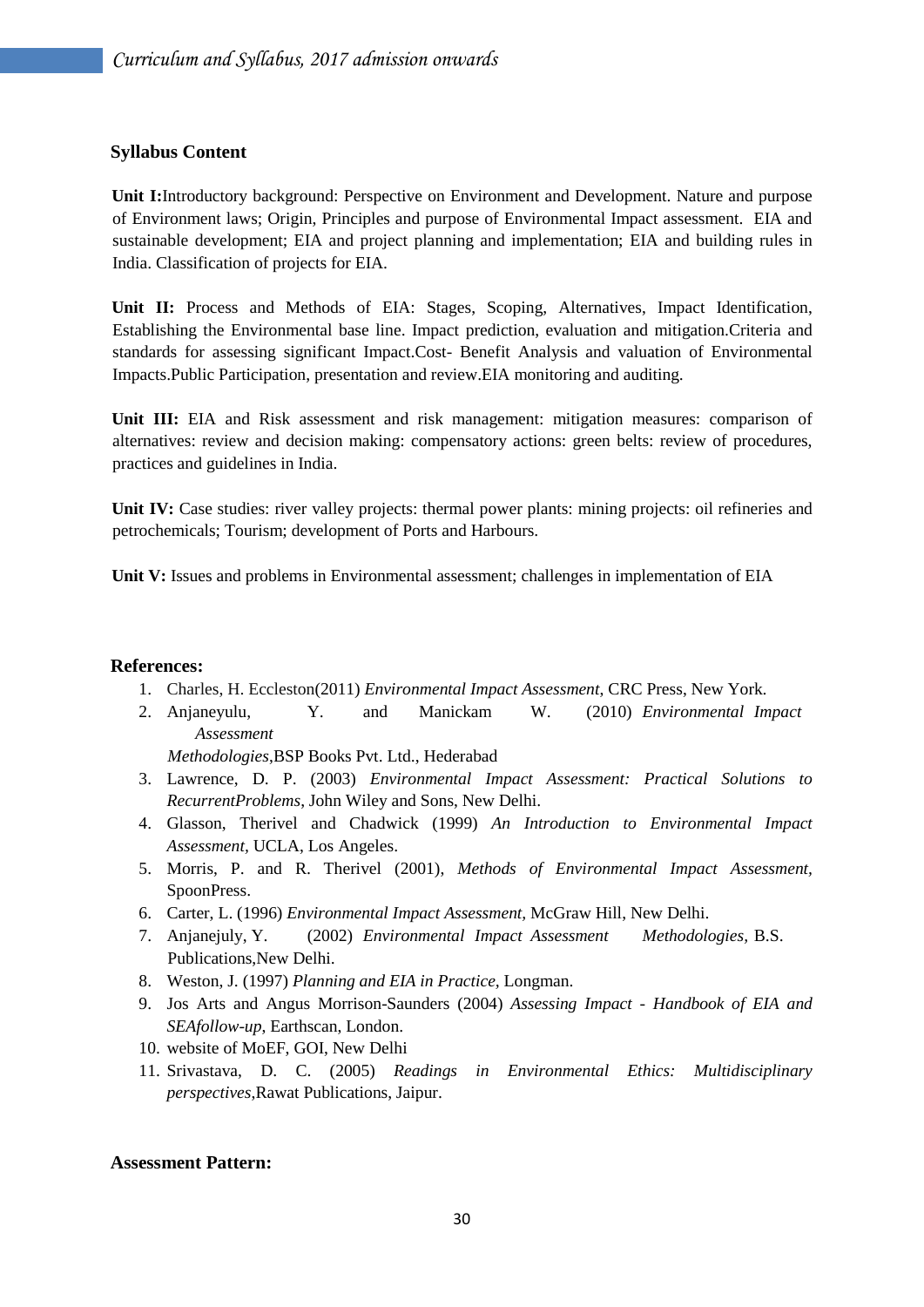| <b>Examinations</b>    | <b>Total Marks</b> |
|------------------------|--------------------|
| Sessionals - Internals | 50                 |
| Finals                 | 50                 |

#### **Internals:**

| <b>Item</b>  | <b>Marks</b>     |
|--------------|------------------|
| Attendance   |                  |
| Seminar      | 10               |
| <b>Tests</b> | 25               |
|              | (Average of two) |
| Assignment   | 10               |
| Total        |                  |

#### **Finals:**

| <b>Item</b>              | <b>Marks</b> |
|--------------------------|--------------|
| <b>Final Examination</b> | 50           |

## **EVS2304: Environmental Genetics & Biotechnology**

**Duration:** 1 Semester **Credits: 3 Total Lecture Hours: 54**

#### **Syllabus Content**

**Unit I:** Introduction, Central dogma of molecular genetics, Experiments to show DNA as the genetic material, DNA replication, Nature of Genetic code.Mutation and Environmental mutagens: Occurrence, kinds of Mutation, spontaneous& induced Mutation, Mutagens, detection of Mutation, Lethal Mutations, Phenotypic effects of Mutation.

Unit II: Environmental Biotechnology : Definition, principles, scope – role of biotechnology in environmental protection; Bioremediation : Principle, types, Microbial, phyco-, zoo- and phytoremediation; biodegradation of organic pollutants : aerobic, anaerobic, co-metabolic; Biofertilizers and biopesticides : types; production and role in IPM; genetically engineered organisms – Bt toxin gene.

**Unit III:** Biotechnology for solid waste management : sanitary landfilling; Biocomposting– aerobic, anaerobic; vermicomposting; Biomethanation. Biotechnology for wastewater treatment : Microbial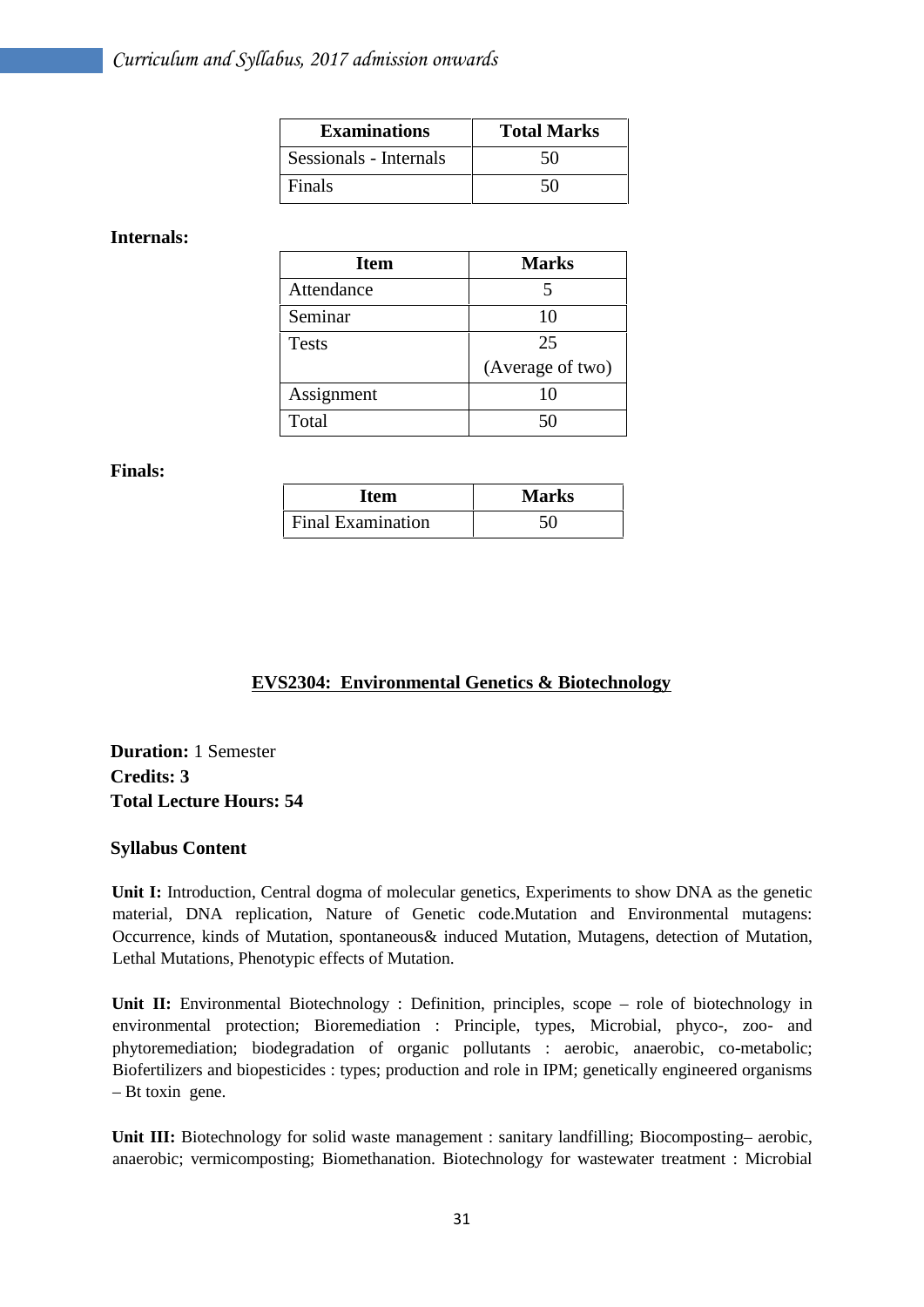processes in wastewater treatment; microbial biofilm and wastewater treatment; secondary treatment systems; nutrient removal through biomass production.

**Unit IV:** Biodegradation of persistent organic pollutants : microbial adaptations; enzymes catalyzing biodegradation; pathways of degradation; molecular aspects of biodegradation; Biosenors, biochips, biosurfactants – microbial production and their role in bioremediation.

**Unit V:** Microbial transformation of heavy metals : heavy metal tolerance; metal-microbe interactions; immobilization and transformation of metals; genetic aspects of resistance; applications in metal removal; Bioleaching and biomining.Bioenergy - Biofuel and biodiesel : biogas, butanol, biodiesel, ethanol,biohydrogen; bioenergy from wastes; Ecofriendly products : Biopolymers and bioplastics.

## **References:**

- 1. Agarwal,S.K. 1998. Environmental Biotechnology. APH Publishing corporation, New Delhi
- 2. Baker.K.H. andD.S.Herson. 1994.Bioremediation. McGraw Hill Inc. New York.
- 3. Hoffmann, A.A. (1993). Evolutionary Genetics and Environmental Stress.Oxford University Press.
- 4. Jogdand.S.N. 1995. Environmental Biotechnology-Industrial Pollution Management. Himalaya Publishing House, Bombay.
- 5. Lehninger, A.L. 1998. Principles of Biochemistry.C.B.S Publishers & Distributors. Delhi.
- 6. Pradipta Kumar Mohapatra. 2006. Text Book of Environmental Biotechnology. I.K International Publishing House Pvt. Ltd. New Delhi.
- 7. RamKumar. 2000. Environmental Biodegradation. Sarup and Sons, New Delhi.
- 8. Reza Marandi and Ali Shaeri. 2009. Environmental Biotechnology. SBS Publishers and Distributors Pvt. Ltd. New Delhi.
- 9. Rick Lewis.1998. Human Genetics Concepts and Applications- 3rd Edition.
- 10. Strick Berger. 1996. Genetics. Prentice Hall of India, New Delhi.

#### **Assessment Pattern:**

| <b>Examinations</b>    | <b>Total Marks</b> |
|------------------------|--------------------|
| Sessionals - Internals | 50                 |
| Finals                 | 50                 |

#### **Internals:**

| <b>Item</b>  | <b>Marks</b>     |
|--------------|------------------|
| Attendance   |                  |
| Seminar      | 10               |
| <b>Tests</b> | 25               |
|              | (Average of two) |
| Assignment   | 10               |
| Total        |                  |

#### **Finals:**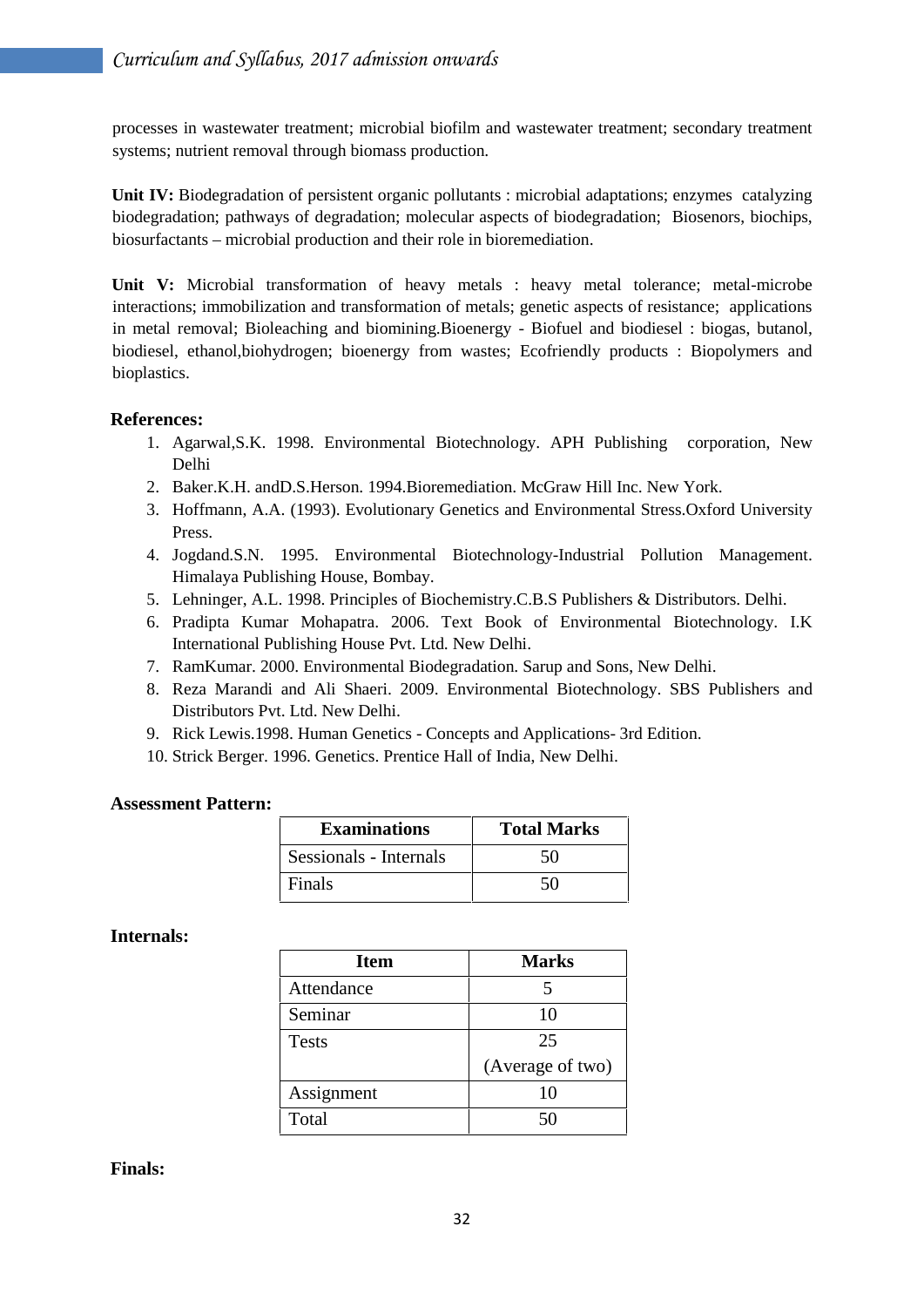| Item                     | <b>Marks</b> |
|--------------------------|--------------|
| <b>Final Examination</b> | 50           |

## **EVS2305: Integrated Coastal Zone Management (3 Credits) - E-V**

**Unit I:** Coastal natural resources systems: flora and fauna, trophic relationship, nutrient production, cycle and transport; Mangrove ecosystem - species diversity and distribution of mangroves in India, Other inter-tidal system- Seagrass system, Coral reef system, Sandy beach system, Lagoon and estuary system.

**Unit II:** Developmental activities and biodiversity loss: Ecological issues, Nonsustainable development, Pollution, threats to biodiversity, habitat destruction, Depletion of fisheries resources, impacts of global environment changes.

**Unit III:** Multiple uses of the Coastal Zone, Urban settlement, Industrial development, waste disposal, Shore protection works, ports and marine transportation. Land transportation infrastructure, Water control and supply projects, sea fisheries, Aquaculture, Coastal forest industries, Coastal agriculture, industries.

**Unit IV:**Coastal Zone Management: Integrated Coastal Zone Management (ICZM): its need and benefits, Principles, Goals and objectives of the ICZM programme; Scope, Extent of jurisdiction, Boundaries of the coastal zone, policies and planning for coastal resource management; Management mechanisms- Pollution control, Protected areas (sanctuaries, marine parks and biosphere reserves), Protection from natural hazards; Socioeconomic impacts and its assessment, Disaster management for coastal environment.

**Unit V:** Coastal tourism: Beach resorts, restaurants and parks within the coastal zone as per existing rules and regulations. Impact of pollution on coastal resources.

#### **References:**

- 1. Brahtz JFP. 1972. Coastal Zone Management. UN Department of International Economic &Social Affairs, New York.
- 2. Cairns J Jr. 1994. Implementing Integrated Environmental Management Virginia Tech. University.
- 3. Clark JR. 1992.Integrated Management of Coastal Zones. FAO Fisheries Tech. Paper No. 327, Rome.
- 4. Coastal Area Management and Development 1982. UN Department of International Economic & Social Affairs, New York.
- 5. David S & Jeremy P. 2001. Inshore Fisheries Management.Methods and Technologies in Fish Biology and Fisheries. Vol. II. Kluwer.
- 6. Khanna BK. 2000. All You Wanted to Know About Disasters. New India Publ. Agency.

## **EVS 2306: Fisheries Oceanography (3 Credits)-E-VI**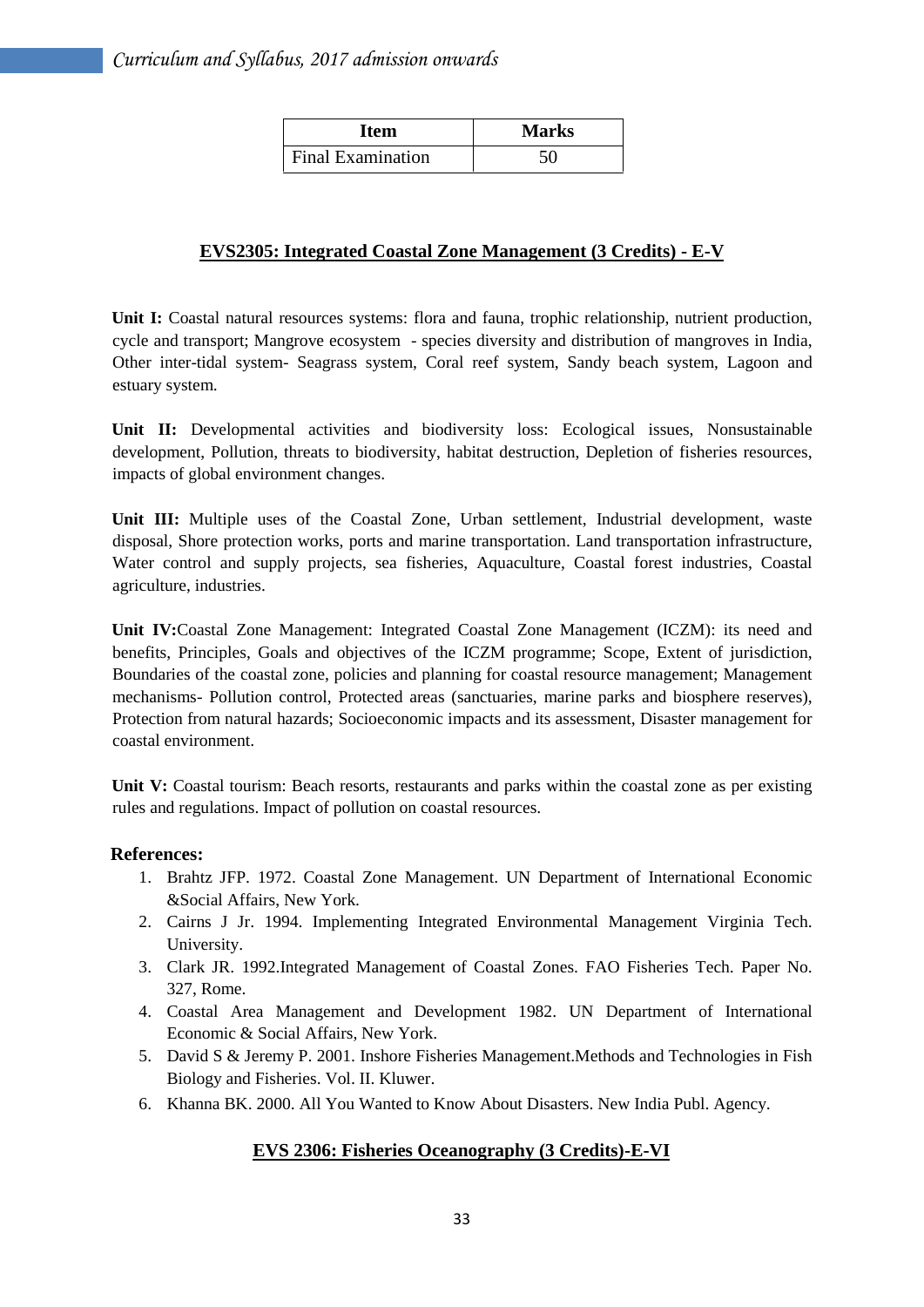**Unit I:**Oceanographic factors in fisheries: Effects of physicochemical and biological oceanographic factors on adaptation, behaviour, abundance and production of aquatic organisms.

Unit II: Space and time scales in oceanographic analysis; Speed and magnitude of short-term changes in the ocean; Synoptic oceanographic analysis – currents, waves, tides, amplitudes, stratification, related chemical factors, upwelling and circulation patterns.

**Unit III:** Forecasting systems: Fisheries forecasts – interpretation and use of ocean thermal structure in fisheries; Fisheries forecasting system in India and other countries – remote sensing; Global Positioning System (GPS). Application of Remote Sensing in fisheries; Application of echo-sounders and SONAR.

**Unit IV:** Coastal fishery: Coastal fishery and hydrography- introduction, scope and factors affecting; shoreline protection and influence of developmental activities on coastal hydrography. EEZ and territorial waters.

**Unit V:** Factors affecting marine fisheries: Environmental factors influencing the seasonal variations in fish catches in the Arabian Sea and the Bay of Bengal.

## **References:**

- 1. Grasshoff K, Ehrhardt M &Kremling V. 1983.Methods of Seawater Analysis.VerlagChemie.
- 2. Kennish MJ. 1989. Practical Handbook of Marine Science. CRC Press.
- 3. Laevastu T & Hayes ML. 1981.Fisheries Oceanography and Ecology.Fishing News Books.
- 4. Lalli CM & Parsons TR. 1993.Biological Oceanography: An Introduction. Elsevier.
- 5. Miller CB. 2004.Biological Oceanography. Blackwell.
- 6. Reddy MPM. 2007. Ocean Environment and Fisheries. Science Publ.

## **EVS 2307: Environmental and Occupational Health (3 Credits) – E-VII**

**Unit I:** Basic principle of environmental health. Physiological responses of man to relevant stresses in the environment.Cases and effects of pollution.

**Unit II:** Industrial Toxicology: Study of environmental dose effect relationships. Evaluation of toxicity and threshold limits. Principles and methods of occupational health.The relationship of occupation of hygiene and safety and disease.

**Unit III:** Health maintenance: Survey, analysis and recommendations regarding health and safety problems in the working and living environment.

**Unit IV:** Biostatistics, epidemiology: Application of statistical methods to medical records in the study of health problems of human population in a given environment. Treatment of variation, with demographic, vital statistics and epidemologicadata.

**Unit V:**Hazard evaluation in polluted environment with specific emphasis on radiological health. Industrial hygiene technology-laboratory remains illustrating the principles, methods of recognizing evaluating and controlling environmental hazards like air pollution, etc.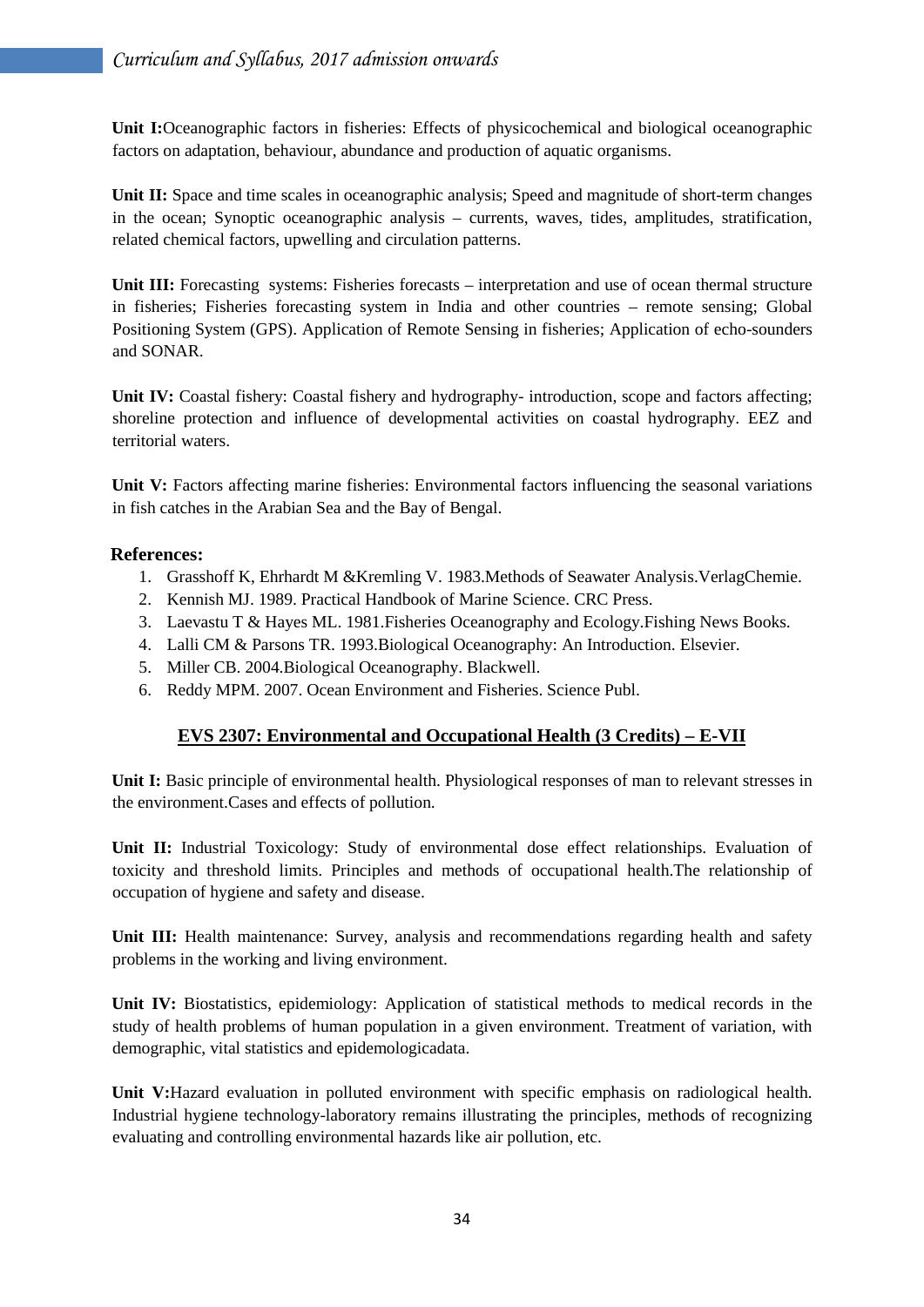## **References**:

- 1. Kemm, J; Parry, J; Palmer, S (2004).Health Impact Assessment: Concepts, theory, techniques and applications, Oxford University Press, NewYork. 63
- 2. Pandey.K, Shukla.J.P and Trivedi.S.P (2005). Fundamentals of Toxicology.New Central Book Agency (P) Ltd., Kolkota.
- 3. Park.K. (2005). Park's Text Book of Preventive and Social Medicine, 18th Edition.M/s. Banarsidas- Bhanot Publishers, Jabalpur.
- 4. Paul.N. Cheremisionoff (1997). Health and Toxicology Advances in Environmental Control Technology Series, Gulf Publishing Company, Texas, U.S.A.
- 5. Santra.S.C. (2004). Environmental Science.New Central Book Agency (P) Ltd. Kolkata.
- 6. Yashpal.W (2009). Air Pollution: Causes and Control. Cyber Tech Publications, New Delhi.

## **EVS 2308: Environmental Modelling (3 Credits) – E-VIII**

**Unit I:** Introduction to programming- algorithms, data structures, control structures, introduction to linux and matlab. Introduction to modeling principles- Newton's laws of motion governing fluid flow basic hydro dynamic equations, model calibration, model validation and model applications,

**Unit II:** model parametrisation, boundary conditions, simple numerical schemes in modeling- simple procedures for solving differential equations, finite difference methods, finite element methods, Data requirements in modeling, Introduction to Calculus methods and linear Algebra, matrices. Introduction to scientific computing.

**Unit III:** Numerical methods- numerical optimization, Bayesian methods, basic approximations and assumptions in environmental modeling, Horizontal and vertical grids in model calibration

**Unit IV:** types of models- Numerical models, Statistical model, Graphic model and Analog models, scaled models, important parameters of modeling- model domain, scale and resolution, Model dimensions and coordinates, model fitting.

Unit V: simple dispersion, diffusion models, Concepts of water quality and air quality models, Basic principles of hydrological modeling and hydro dynamical modeling- concepts of coastal and estuarine water modeling. Demonstration of simple two dimensional model tools and applications.

## **References:**

- 1. Barnsley, M. J., 2007, Environmental Modeling: A Practical Introduction, CRC Press, 432pp.
- 2. Boas, M. L., 1985, (2nd ed) Mathematical Methods in the Physical Sciences, Wiley, 793pp.
- 3. Boeker, E. and van Grondelle, R., 2001, Environmental Science, Physical Principles and Applications, 2nd ed, Wiley.
- 4. Gauch, H., 2002, Scientific Method in Practice, CUP.
- 5. Gershenfeld, N., 2002, The Nature of Mathematical Modelling, CUP.
- 6. Goodchild, M.F., Parks, B.O. and Steyaert, L.T. 1993 Environment al Modelling with GIS, Oxford: Oxford University Press.
- 7. Hardisty et al., 1993, Computerised Environmental Modelling: A practical introduction using Excel, John Wiley and Sons.
- 8. Monteith, J. L. and Unsworth, M. H., Principles of Environmental Physics, Edward Arnold.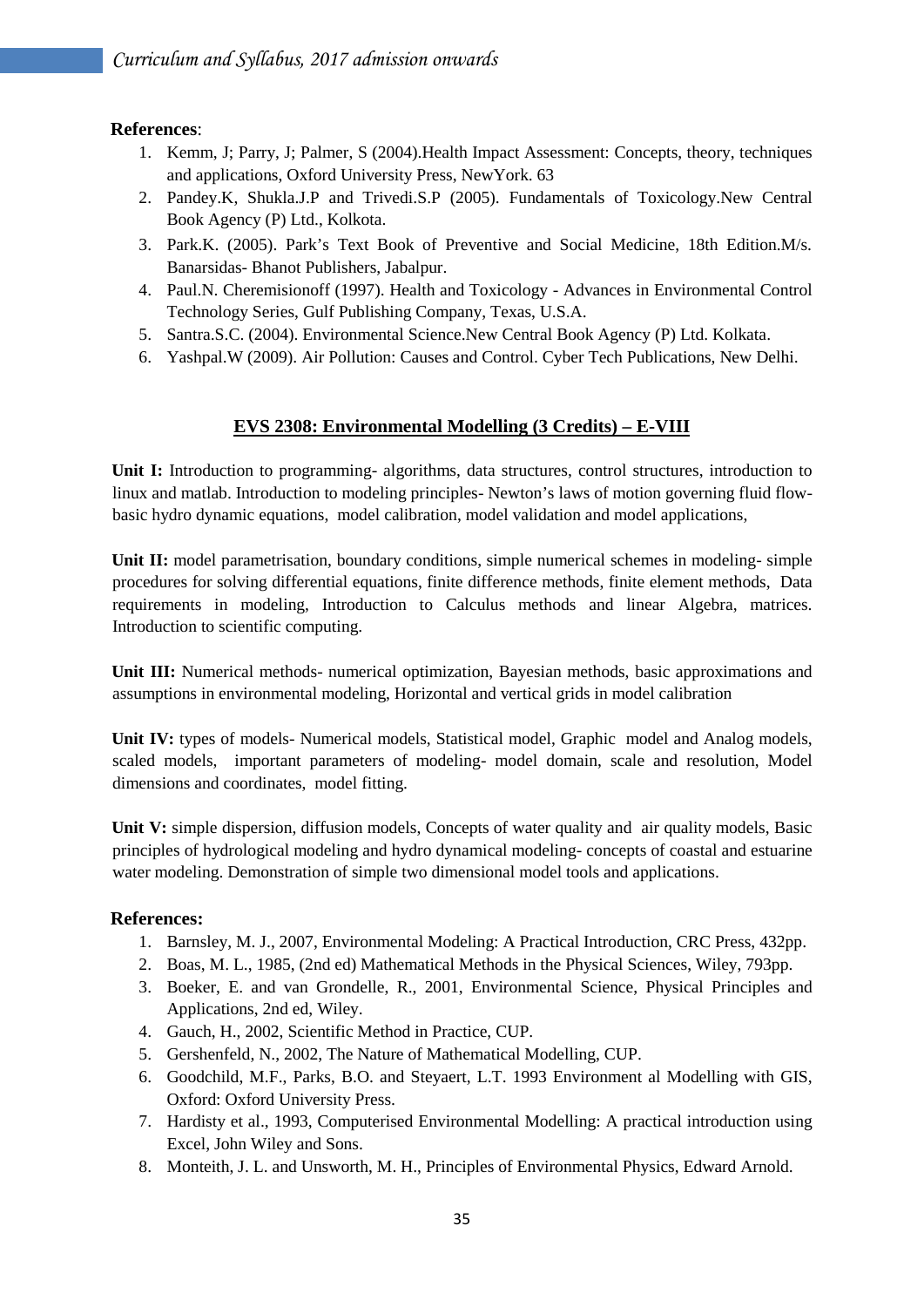- 9. Sivia, D. S., with J. Skilling, 2008 (2nd ed) Data Analysis: A Bayesian Tutorial, OUP, 246pp.
- 10. Wainwright, J. and Mulligan, M., 2004, Environmental modelling: finding simplicity in complexity, Chichester, Wiley.

## **SEMESTER III PRACTICALS**

## **EVS2309: Environmental Biotechnology (2Credits)-P-V**

- 1. Genomic and plasmid DNA isolation
- 2. PCR and gel electrophoresis
- 3. Restriction digestion
- 4. Cloning
- 5. Single-cell protein production
- 6. Case studies on wastewater treatment/recirculatory systems
- 7. Quantification of N fixation, nitrification;
- 8. Screening of microbes for biodegradation properties.

| <b>Assessment Pattern:</b> |                    |  |
|----------------------------|--------------------|--|
| <b>Examinations</b>        | <b>Total Marks</b> |  |
| Sessionals - Internals     | 100                |  |

#### **Internals:**

| <b>Item</b>     | <b>Marks</b> |
|-----------------|--------------|
| Attendance      | 10           |
| Lab performance | 20           |
| <b>Tests</b>    | 50           |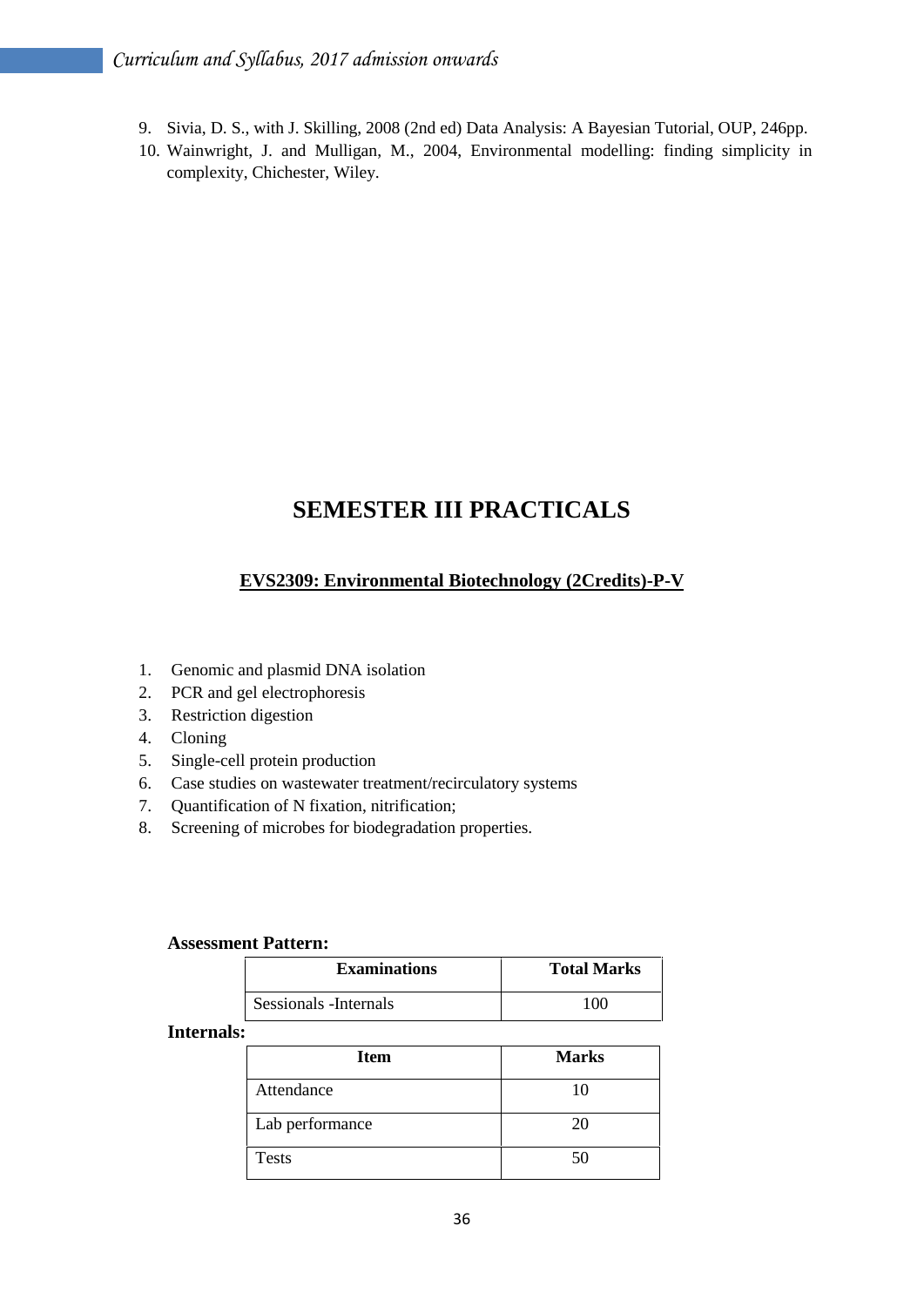| Record | ററ  |
|--------|-----|
| Total  | 100 |

## **SEMESTER- IV- DISSERTATION**

## **6 MONTHS PROGRAMME**

In the fourth semester students need to do project work of 6 months duration, which can be done either at KUFOS or at any other scientific institutions/ university/ research centres. The project has got internal as well as external evaluation. The mark for internal examination is 200 and external mark is also 200 with total of 400 marks for project. The project must be evaluated by a committee consisting of the head of the department, internal examiner/ guide and an external examiner appointed by university authorities.

#### **EVS 2401: Projects\***

- **a. Dissertation based on project work**
- **b. Credit seminar based on project work**
- **c. Field Survey**
- **d. Environmental field diary #**

\* Preferably should be done in recognized sister institutions.

#### **Assessment Pattern:**

|                               | <b>Total Marks</b> |
|-------------------------------|--------------------|
| <b>Sessionals - Internals</b> | <b>200</b>         |
| <b>Finals</b>                 | 200                |
| <b>Total</b>                  | 400                |

**Internals:**

| <b>Item</b>         | <b>Marks</b> |
|---------------------|--------------|
| <b>Originality</b>  | 50           |
| <b>Presentation</b> | <b>100</b>   |
| <b>Work/Report</b>  | 50           |
| <b>Total</b>        | 200          |

**Finals:**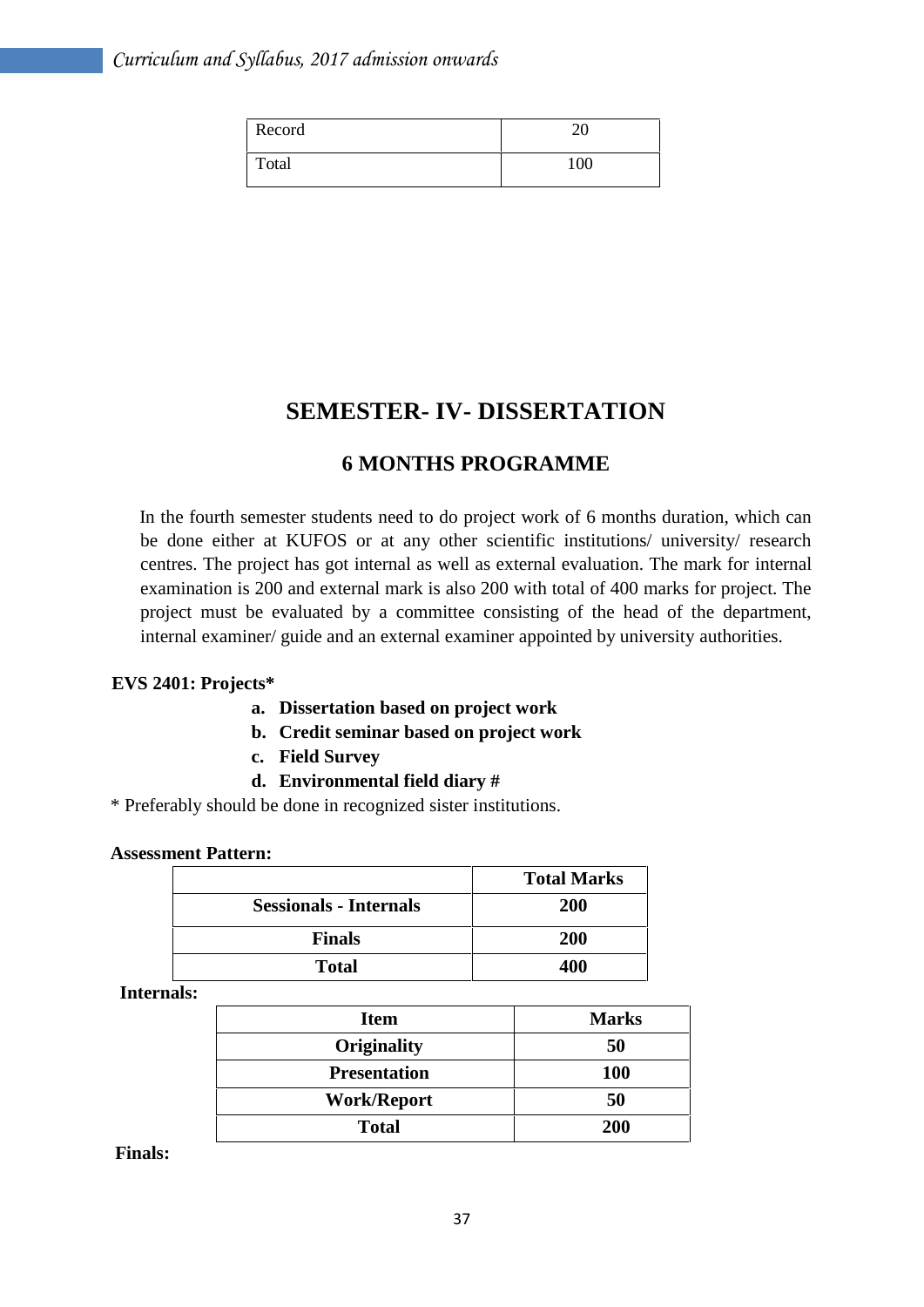| <b>Item</b>               | <b>Marks</b> |
|---------------------------|--------------|
| <b>Project Evaluation</b> | <b>100</b>   |
| <b>Presentation</b>       | <b>100</b>   |
| <b>Total</b>              | 200          |

## **EVALUATION AND MARK DISTRIBUTION**

The evaluation of each course shall contain two parts – Internal Assessment and External Assessment.

# **External: Internal Ratio**

**50:50 - For all courses**

## **INTERNAL ASSESSMENT**

The Sessional evaluation is to be done by continuous assessment of the following components. The components of the evaluation for theory and practical and their weights are as below.

## **Distribution of internal marks:**

## **1. For all courses**

- $\triangleright$  Attendance 5 marks
- $\triangleright$  Assignment 10 marks
- $\triangleright$  Seminar 10 marks
- $\triangleright$  Test paper 25 marks (Average of 2)
	- **Total – 50 Marks**

## **2. ForPracticals**

- $\blacktriangleright$  Attendance 10 Marks
- $\blacktriangleright$  Lab performance 20 Marks
- Tests 50Marks
- Record 20 Marks **Total -100 Marks**

## **Distribution of Marks for Assignments and Seminars:**

**Assignments**

| <b>Components</b> | <b>Marks</b> |
|-------------------|--------------|
| Punctuality       |              |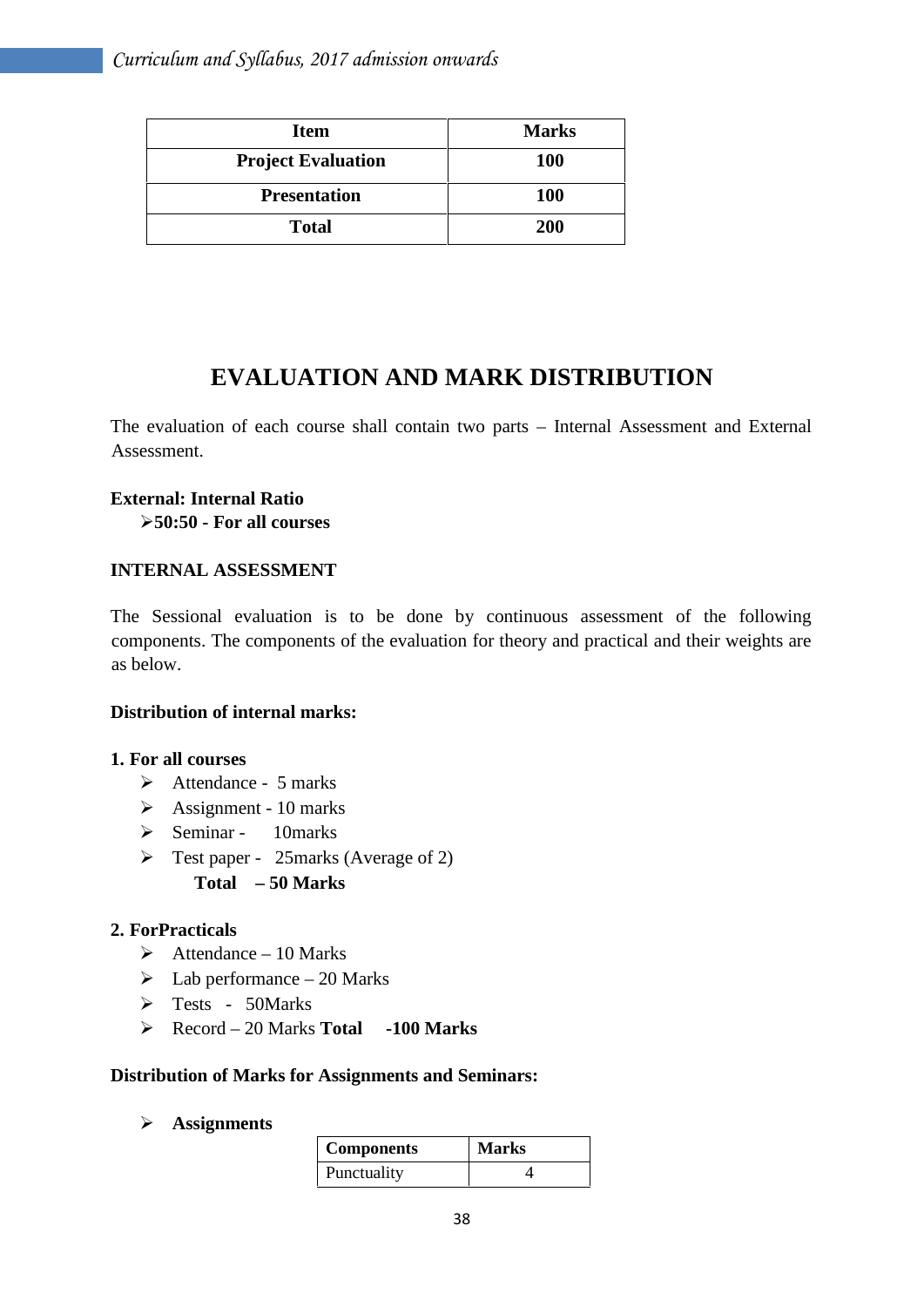| Content |  |
|---------|--|
| Total   |  |

#### **Seminars**

| <b>Components</b> | Marks |
|-------------------|-------|
| Content           |       |
| Presentation      | n     |
| Total             |       |

# Environmental field diary is an event based activity write up: Environmentally important days on which students can organize events/seminars/talks/workshop and record the activity as a diary. This will be observed in the second and third semester of their study and the report submitted in the fourth semester.

| World Water Day                                                     | 03-22: March 22                |
|---------------------------------------------------------------------|--------------------------------|
|                                                                     | 04-22: April 22 <sup>[2]</sup> |
| Earth Day                                                           |                                |
| World Fish Migration Day                                            | April 21, 2018                 |
|                                                                     |                                |
| International Day for Biological Diversity (World Biodiversity Day) |                                |
|                                                                     | 05-22: May 22                  |
|                                                                     |                                |
| Bike-to-WorkDay                                                     | 05: third Friday in May        |
|                                                                     |                                |
| World Environment Day                                               | 06-05: June 5                  |
|                                                                     |                                |
| World Oceans Day                                                    | 06-08: June 8                  |
|                                                                     |                                |
| World Population Day                                                | 07-11: July 11                 |
|                                                                     |                                |
| International Day for the Preservation of the Ozone Layer           | 09-16: September 16            |